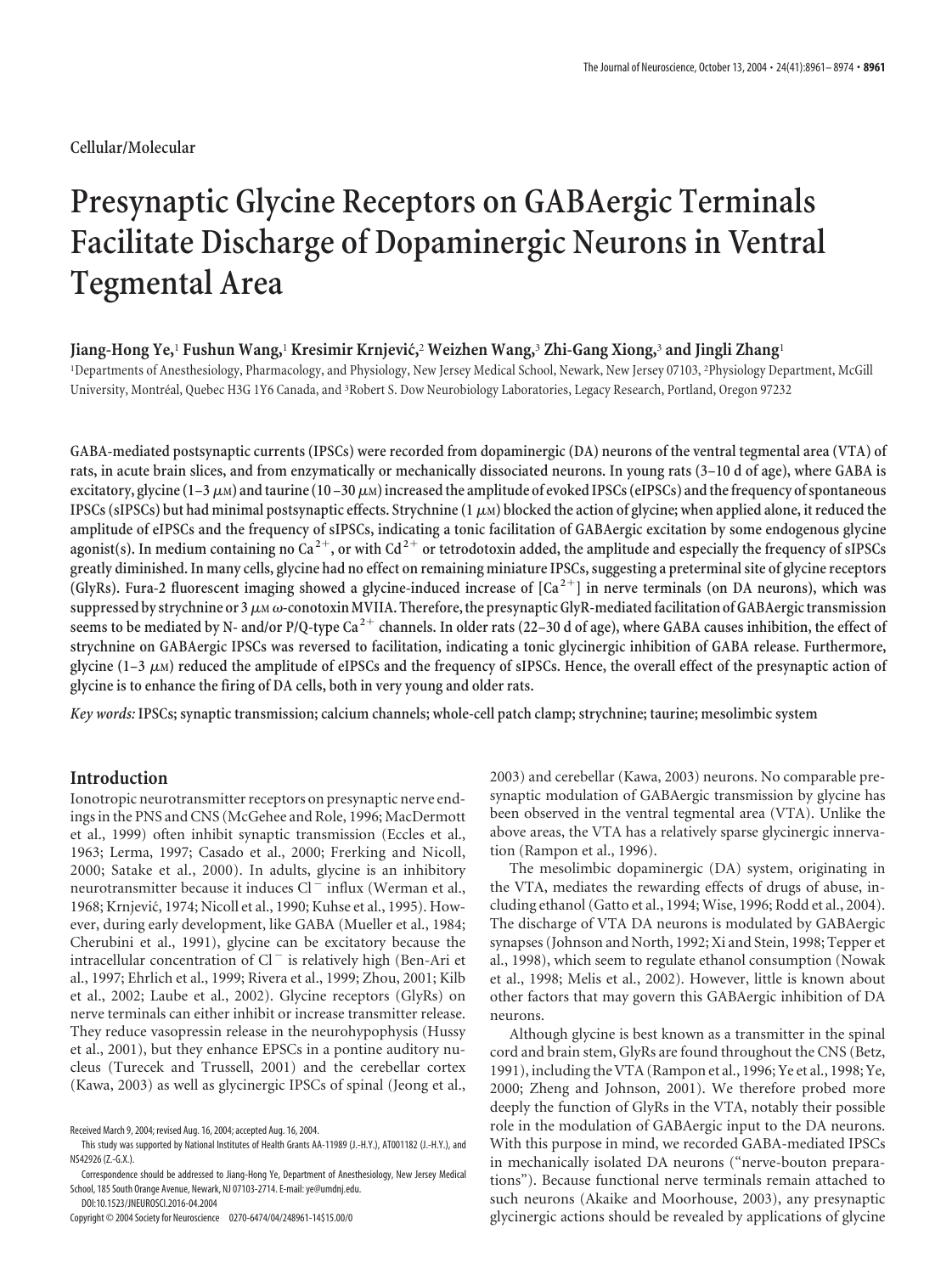and strychnine (STR) (the classical antagonist of GlyRs). For confirmation under more physiological conditions, similar tests were repeated on VTA DA neurons in midbrain slices. Keeping in mind that Cl<sup>-</sup>-mediated transmitter actions in rats reverse from depolarization to hyperpolarization during postnatal ontogeny (Rivera et al., 1999), we compared glycinergic effects recorded within 3–4 d after birth and 3–4 weeks later. A major finding of these experiments is that ongoing release of an endogenous agonist (perhaps taurine, which is present in the brain in large amounts, especially during the early postnatal period) (Sturman, 1993) exerts a tonic modulation of GABAergic transmission. The net result is to enhance DA neuronal firing in both young and more mature rats. Parts of these data are briefly summarized in a recent abstract (Ye et al., 2004).

# **Materials and Methods**

*Slice preparation and mechanical dissociation.* Most of the experiments were done on brains from very young Sprague Dawley rats (at postnatal days 3–10) as well as, for comparison, some brains from older rats (22–30 d of age). The midbrain slices were prepared as described previously (Ye et al., 1998; Bonci and Malenka, 1999). In brief, rats were decapitated. The midbrain was isolated and sliced in the horizontal plane (250 –300  $\mu$ m) with a Vibroslice (Campden Instruments, Leicester, UK) or a VF-100 Slicer (Precisionary Instruments, Greenville, NC) while kept in icecold artificial CSF (ACSF) saturated with  $95\%O<sub>2</sub>/5\%CO<sub>2</sub>$  (carbogen) containing the following (in mm): 126 NaCl, 1.6 KCl, 1.2 NaH<sub>2</sub>PO<sub>4</sub>, 1.2 MgCl<sub>2</sub>, 2.4 CaCl<sub>2</sub>, 18NaHCO<sub>3</sub>, and 11 glucose. Slices (two per animal) were allowed to recover for at least 1 hr in a holding chamber before they were placed in the recording chamber and superfused (1.5 ml/min) with carbogen-saturated ACSF.

Neurons with functional terminals attached were obtained by the method described by Akaike and Moorhouse (2003), with some modifications. Midbrain slices (300  $\mu$ m thick) were kept in carbogenated ACSF at room temperature (21–24°C) for at least 1 hr before mechanical dissociation. The slices were then transferred to a 35 mm culture dish (Primaria 3801; Becton Dickinson, Rutherford, NJ). For Ca<sup>2+</sup>-imaging experiments,  $25 \times 25$  mm glass coverslips were placed in a 35 mm culture dish. These dishes were filled with standard external solution containing the following (in mm): 130 NaCl, 5 KCl, 2 CaCl<sub>2</sub>, 1 MgCl<sub>2</sub>, 10 HEPES, 11 glucose (320 mOsm, pH set to 7.4 with NaOH). Under an inverted microscope (Nikon, Tokyo, Japan), VTA was identified medial to the accessory optic tract and lateral to the fasciculus retroflexus. A fire-polished glass pipette, lightly touching the surface of the VTA, was vibrated horizontally at  $40 - 60$  sec<sup> $-1$ </sup> for 2 min by a homemade device. The slice was then removed. The isolated neurons adhered to the bottom of the dish or to the coverslip within 20 min and were then ready for electrophysiological and  $Ca^{2+}$ -imaging experiments.

*Electrophysiological recording.* Whole-cell and loose-cell-attached patch-clamp configurations were used to record electrical activity with MultiClamp 700A or Axopatch 200B amplifiers (Axon Instruments, Foster City, CA), a Digidata 1320A analog-to-digital converter (Axon Instruments), and pClamp 9 software (Axon Instruments). Data were filtered at 2 kHz and sampled at 10 kHz. The junction potential between the patch pipette and the bath solutions was nulled just before forming the giga-seal. The liquid junction potential between the bath and the electrode was 3.3 mV, as calculated from the generalized Henderson equation with the Axoscope junction potential calculator (Barry, 1996). This value was corrected off-line when estimating the reversal potential of glycine-activated currents. Taking into account an initial series resistance of 15–25 M $\Omega$ , after the standard 80% compensation, there remained a 3–5 mV error for 1 nA of current.

The patch electrodes had a resistance of 3–5 M $\Omega$  when filled with the following (in mm): 121 KCl, 4 MgCl<sub>2</sub>, 11 EGTA, 1 CaCl<sub>2</sub>, 10 HEPES, 2 Mg-ATP, and 0.1 GTP, the pH was adjusted to 7.2 with 1N KOH, and the osmolarity to 280 mOsm with sucrose. Throughout the experiments, the bath was continually perfused with the standard external solution (for the isolated neurons) or ACSF (for brain slices). All recordings were

made in these solutions at an ambient temperature of 20 –23°C unless otherwise indicated.

In brain slices, cells were visualized with an upright microscope (E600FN; Nikon) and infrared illumination. To evoke monosynaptic IPSCs, a bipolar (twisted nichrome wire) stimulating electrode was placed  $50-100 \mu m$  rostral to the recording site in the VTA. Paired stimuli (100  $\mu$ sec depolarizing pulses, 60 msec apart) were given at the rate of 0.05 sec<sup>-1</sup>. Loose-patch cell-attached (15–200 M $\Omega$ ) recordings from the soma of DA neurons were made with an ACSF-containing electrode. This technique yields stable recordings and minimizes the dialysis of intracellular components via the patch pipette (Kondo and Marty, 1998; Brodie et al., 1999; Carta et al., 2004).

*Chemicals and applications.* Most of the chemicals, including glycine, strychnine, bicuculline (BIC), and tetrodotoxin (TTX), were obtained from Sigma (St. Louis, MO). Fura-2 acetoxymethylester and *N-*(3 triethylammoniumpropyl)-4-(4-(dibutylamino)styryl) pyridinium dibromide (FM1–43) were from Molecular Probes (Eugene, OR). The solutions, prepared on the day of experimentation, were applied to a dissociated neuron via a multibarreled superfusion system consisting of five needles aligned and held together with heat-shrinkable plastic tubing and exiting into a common outflow tube (Ye et al., 1998). The barrels of the pipette were connected to separate reservoirs containing various drugs. Solutions were exchanged by simultaneously closing and opening valves controlling the flow from the reservoirs. These maneuvers were performed manually, and the flow was driven hydrostatically. The tip of the superfusion pipette was usually placed  $50-100 \mu m$  away from a cell, a position that allowed rapid as well as uniform drug applications while preserving the mechanical stability of the neuron. By keeping the dead volume small and the flow rate high, solutions could be exchanged within 30 msec. In experiments on brain slices, chemicals were added in known concentrations to the superfusate. The fact that 10  $\mu$ M bicuculline blocked most IPSCs (in slices) within 90 sec is an indication of the effective bath exchange time.

 $Ca<sup>2+</sup> imaging$ . Fura-2 fluorescent imaging was performed as described previously (Xiong et al., 2000). After  $\sim$  30 min of recovery after mechanical dissociation, neurons were incubated for 30 min in 5  $\mu$ M fura-2acetoxymethyl ester at room temperature. They were then washed three times and incubated in dye-free solution for another 30 min. Coverslips with fura-2-loaded cells were then transferred to a perfusion chamber on the stage of an inverted microscope (Nikon TE300) equipped with an epifluorescence attachment. The cells were illuminated by a xenon lamp (75 W) and observed with a 40 $\times$  UV fluor oil-immersion objective lens (Nikon). Video images were obtained every 2–5 sec by a cooled CCD camera (Sensys KAF 1401; PhotoMetrics, Tucson, AZ). Digitized images were acquired, stored, and analyzed in a personal computer controlled by imaging software Axon Imaging Workbench (AIW2.1; Axon Instruments). The shutter and filter wheel (Lambda 10 –2; Sutter Instruments, Novato, CA) were also controlled by AIW to allow timed illumination of cells at either 340 or 380 nm excitation wavelengths. Fura-2 fluorescence was detected at an emission wavelength of 510 nm. Backgroundsubtracted 340/380 ratio images were analyzed by averaging pixel ratio values in circumscribed regions of interest. The values were exported from AIW to SigmaPlot 2000 (SPSS, Chicago, IL) for additional analysis and plotting. All imaging experiments were done at room temperature  $(22^{\circ}C).$ 

 $FM1-43$  staining. FM1-43 (10  $\mu$ M), a fluorescent dye commonly used for staining secretory vesicles or presynaptic terminals (Cochilla et al., 1999; Akaike and Moorhouse, 2003), was applied to neurons for 30 sec in the presence of 45 mm K<sup>+</sup> and then washed out for  $\sim$ 5 min. FM1–43 fluorescence was viewed with an excitation/emission wavelength at 530/ 620 nm. This water-soluble dye, which is virtually nonfluorescent in aqueous medium, is believed to penetrate the outer leaflet of the cell membrane, where it becomes intensely fluorescent. In a neuron that is actively releasing neurotransmitters, the dye is internalized within the recycled synaptic vesicles and so the nerve terminals become brightly stained. Nonspecific staining of cell-surface membranes can simply be washed off before viewing.

*Data analysis.* Spontaneous IPSCs (sIPSCs) were counted and analyzed using the MiniAnalysis program (Synaptosoft, Leonia, NJ). Spon-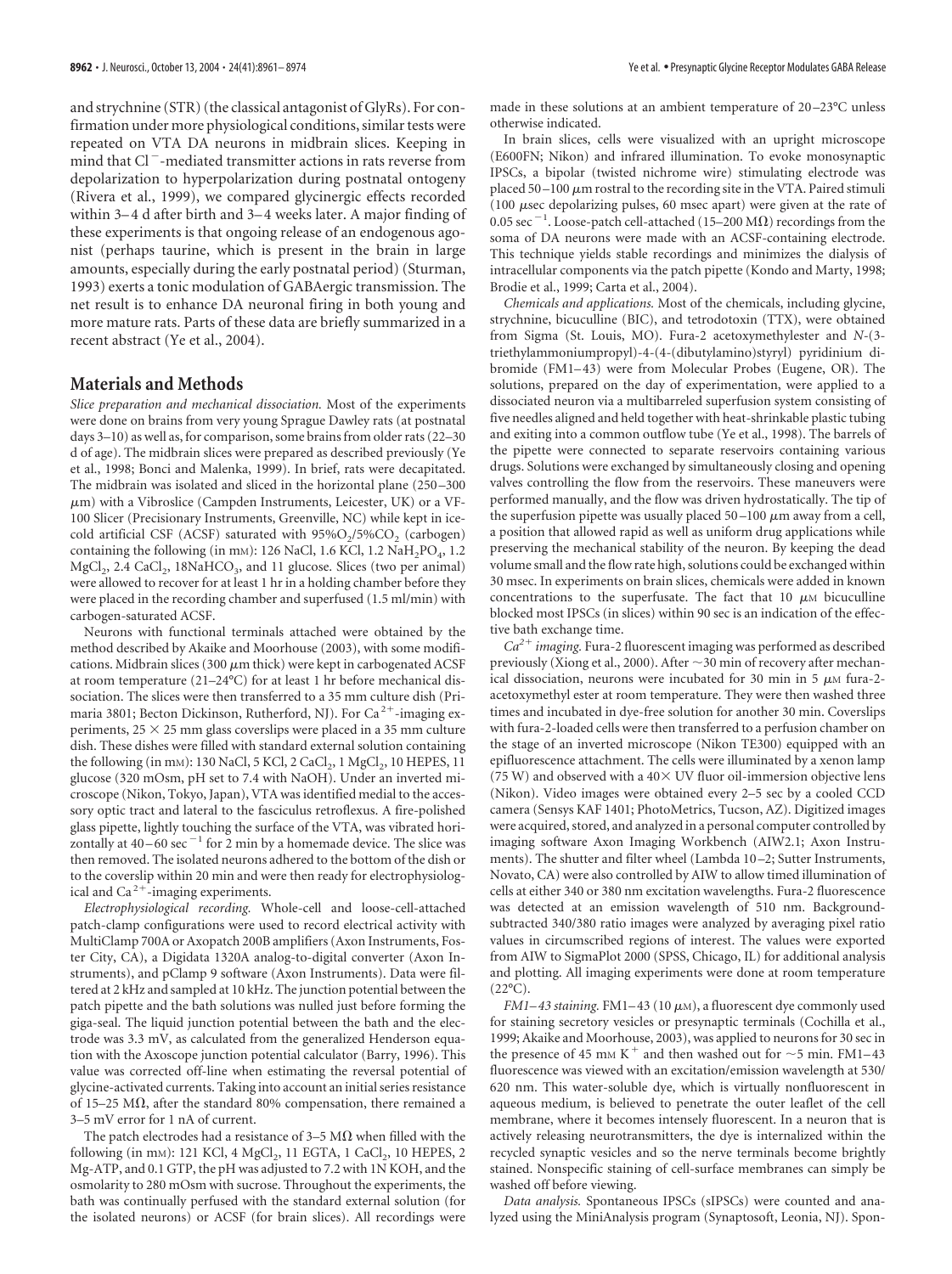

**Figure 1.** DA neurons in VTA have distinct electrophysiological properties. *A*, Left, Photomicrograph of neurons within a VTA slice (350  $\mu$ m thick) obtained by near-infrared differential interference contrast illumination (40 $\times$  water immersion objective) with a Nikon E600FN. Right, A mechanically dissociated fusiform VTA neuron. The much-reduced dendritic arbors of such cells facilitate space clamp. These nerve-bouton preparations often preserve functional synaptic boutons. Scale bar: slice, 100  $\mu$ m; isolated neuron, 35  $\mu$ m. *B*, Spontaneous firing recorded from a dissociated putative DA neuron. Dotted lines indicate the following: (1) the characteristically high spike threshold (approximately  $-40$  mV), (2) the resting membrane potential ( $-55$  mV), and (3) the prominent afterhyperpolarization, which decays into the onset of the next slow depolarization. *D*, Under voltage clamp, the currents induced in such a cell by a series of hyperpolarizing voltage pulses (the 10 mV steps to  $-$  130 mV are illustrated in *C*) show the characteristic large inward relaxations (/<sub>n</sub> ). *F*, Irregular spontaneous firing of a dissociated putative GABAergic neuron; most of the spikes fired on the top of EPSPs. *E*, The current responses of such an interneuron show no inward relaxations (*I* h ).

taneous events were screened automatically using an amplitude threshold of 5 pA, checked visually, and accepted or rejected according to their rise and decay times. The frequency and amplitude of all events, during and after drug applications, were normalized to the mean values obtained during the control period. The interevent intervals and amplitudes of a large number (100 –50,000) of sIPSCs obtained from the same neuron were examined by constructing cumulative probability distributions, and these distributions were compared under different conditions using the Kolmogorov–Smirnov (K-S) test. For other plots, the frequency and amplitude of all events over a 1–2 min interval during the peak of a drug response were normalized to the average values of sIPSC [or miniature IPSC (mIPSC)] frequency and amplitude during the initial control period (5–15 min). The responses to pairs of stimulations were determined by averaging between 10 and 20 trials for each experimental condition. The amplitude of evoked IPSCs (eIPSCs) was measured with the Clampfit 9 program. Means  $(\pm$  SEM) were normalized to the control values. Mean absolute amplitudes of eIPSCs were compared by Student's paired two-tailed *t* tests. Values of  $p < 0.05$  were considered significant.

## **Results**

All evoked responses were recorded from neurons in brain slices cut horizontally at the level of the VTA (Fig. 1*A*). Under infrared



**Figure 2.** Spontaneous GABA, receptor-mediated IPSCs recorded in DA neuron mechanically isolated from VTA. A, In the presence of 50  $\mu$ M APV and 10  $\mu$ M DNQX, typical sIPSCs recorded at a holding potential (V<sub>H</sub> ) of  $-$  50 mV from a nerve-bouton preparation of a 9-d-old rat were completely (but reversibly) blocked by 10  $\mu$ M bicuculline. *B*, Parts of trace *A* on expanded time scale. C, In the presence of 100  $\mu$ <sub>M</sub> APV and 20  $\mu$ M DNQX, recordings from a VTA DA neuron in the brain slice of a 10-d-old rat show spontaneous IPSCs at various levels of *V*<sub>H</sub>. *D*, *I–V* plot of mean ( $\pm$  SEM) data from four neurons and line of best fit (linear regression).  $E$ , Superimposed current traces (each an average of 6 evoked IPSCs) were obtained from a brain slice of a 10-d-old rat before and after addition of bicuculline (at a  $V_{\rm H}$  of  $-$  60 mV). In these and other figures, the initial stimulus artifacts are truncated.

illumination, cell bodies of VTA neurons were readily visible in these slices, which contain a substantial part of the GABAergic projections from the nucleus accumbens and ventral pallidum as well as intrinsic GABAergic interneurons (Mansvelder et al., 2002). Many spontaneous responses were obtained from the mechanically dissociated neurons with adherent synaptic terminals (nerve-bouton preparations), which provide good conditions for space-clamp recording without interference from other neurons or glia (Akaike and Moorhouse, 2003).

## **Electrophysiological properties of VTA DA and GABAergic neurons**

As illustrated in Figure 1*B*, most putative DA neurons fired spontaneously in a regular pacemaker manner. Between -70 and -130 mV, the input resistance (measured with hyperpolarizing currents as in Fig. 1*D*) was 175  $\pm$  40 M $\Omega$  ( $n = 6$ ), in agreement with previous studies of DA neurons (Grace, 1988; Mercuri et al., 1990). A prominent hyperpolarization-activated inward current (*I*h) confirmed the identity of the DA neurons (Fig. 1*D*) (Johnson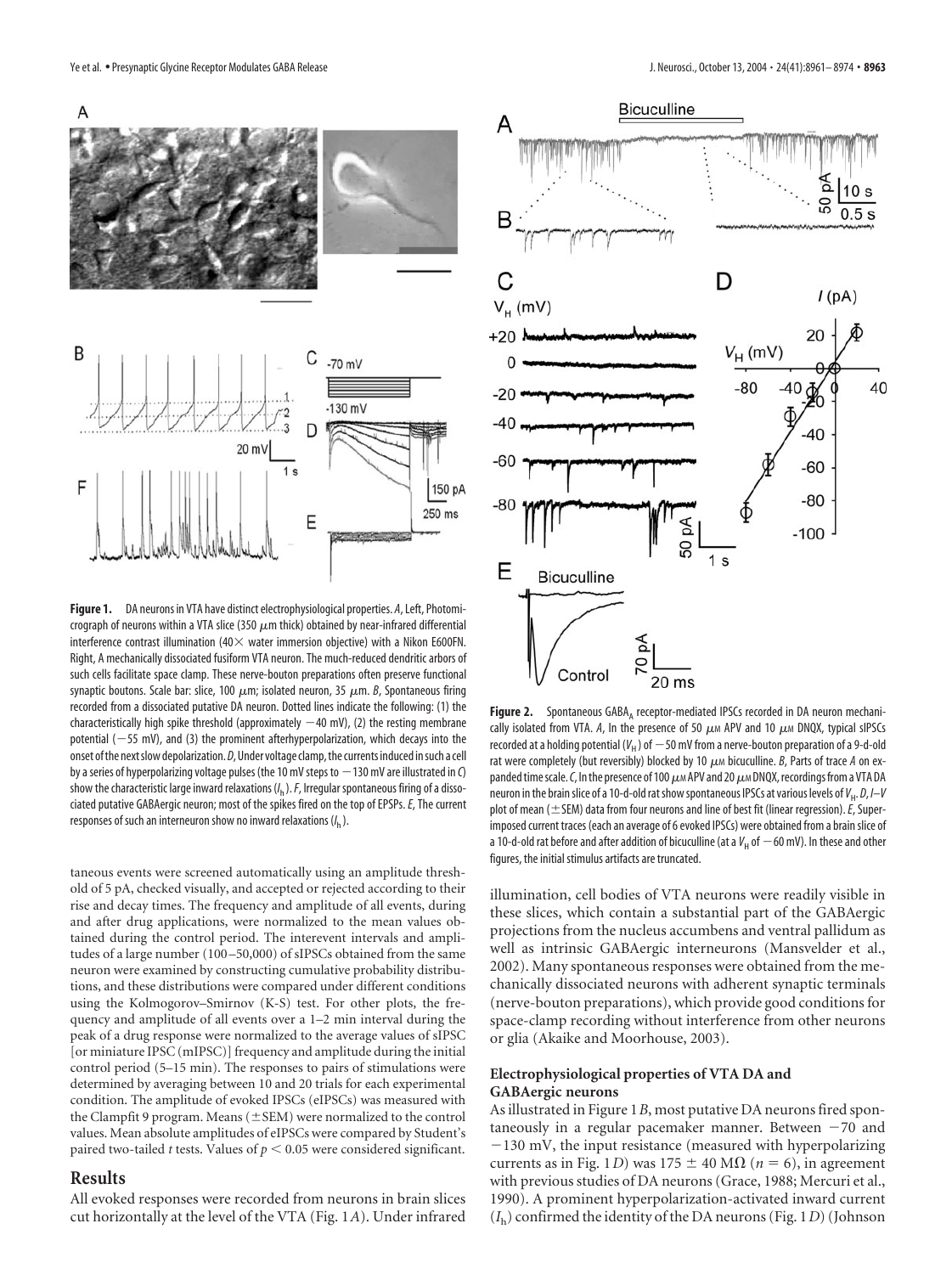

**Figure 3.** Glycine potentiates IPSCs in midbrain slices. *A*, GABAergic eIPSCs evoked in DA neuron with paired pulses (at 60 msec interval) in control conditions (left trace), in the presence of 3  $\mu$ M glycine (middle trace), and after adding 1  $\mu$ M strychnine (trace at right). Glycine enhanced the first eIPSC, and its effect was blocked by strychnine. Data are averages of 10 traces, all recorded at a V<sub>H</sub> of  $-$ 60 mV from the same neuron in VTA slice of a 10-d-old rat. *B*, Time course of the glycine-induced enhancement of IPSC<sub>1</sub> (circles) and depression of pairedpulse facilitation (squares) observed in one experiment, where IPSC<sub>1</sub> and IPSC<sub>2</sub> are the peak responses to the first and second stimulus. *C*, Summary of data from five neurons in slices. Change of IPSC<sub>1</sub> was calculated as [(IPSC<sub>glycine</sub>/IPSC<sub>control</sub>)  $-$  1]  $\times$  100. The ACSF contained DNQX (20  $\mu$ <sub>M</sub>) and APV (100  $\mu$ M). *D*, Effects of glycine and glycine plus strychnine on PPR (  $p$  < 0.05;  $n = 4$ ). Asterisks indicate  $p < 0.05$ . Note that strychnine not only blocked the effect of glycine but reduced eIPSC<sub>1</sub> and increased PPR. This suggests that presynaptic GlyRs were activated by ongoing release of GlyR ligand(s) (Fig. 9). *E*, Spontaneous IPSCs recorded from a DA neuron in brain slice before (control) and during the application of 3  $\mu$ M glycine. *F*, Cumulative probability plots for sIPSC inter-event intervals (left; K-S test,  $p<0.001$ ; glycine vs control) and amplitudes (right;  $p > 0.5$ ) in same experiment. The number of events used for cumulative distributions was 349 for control and 692 for glycine during 2 min. Inset, Pooled data from five cells show that glycine increased sIPSC frequency but not amplitude.

and North, 1992). In contrast, the non-DA neurons fired irregularly (Fig. 1*F*), had a higher input resistance (923  $\pm$  100 M $\Omega$ ; *n* = 7), a more negative resting potential  $(-69.5 \pm 5.3 \text{ mV}, n = 5,$ compared with  $-53.7 \pm 4.6$  mV,  $n = 7$ ;  $p < 0.01$  for DA neurons), shorter spikes (1.5  $\pm$  0.5 msec, *n* = 10, compared with  $4.0 \pm 0.5$  msec,  $n = 30$ ;  $p < 0.01$  for DA neurons), and no  $I<sub>h</sub>$  (Fig. 1*E*). Most of the *I*h-negative neurons in the VTA are GABAergic (Grace and Onn, 1989; Steffensen et al., 1998). The following experiments focused on DA neurons, identified by a prominent *I*<sup>h</sup> immediately after break in (Fig. 1*D*).

## **Spontaneous GABAergic IPSCs recorded in dissociated DA neurons**

The whole-cell recordings from mechanically dissociated VTA neurons, at a holding potential  $(V_H)$  of  $-50$  mV, were made in the presence of APV (50  $\mu$ M) and CNQX (10  $\mu$ M) to eliminate NMDA receptor- and AMPA receptor-mediated synaptic currents. As reported by Bonci and Williams (1997) this "blocker cocktail" did not affect the holding current of the DA cells. In 30 of 35 cells tested, bicuculline (10  $\mu$ M) reversibly abolished the spontaneous discharge of IPSCs (Fig. 2*A*,*B*). The bicucullineresistant sIPSCs, which remained in five cells, were readily blocked by 1  $\mu$ M strychnine. In older rats, bicuculline (10  $\mu$ M) reversibly abolished the sIPSCs in 17 of 20 cells tested. Strychnine  $(1 \mu)$  eliminated the bicuculline-resistant sIPSCs remaining in three cells (data not shown). Thus, a subset of VTA DA neurons appears to receive a functional glycinergic innervation. From recordings at various values of  $V_H$  and the corresponding *I*–*V* relationships (Fig.  $2C,D$ ), the reversal potential of the sIPSCs was  $-5$ mV ( $n = 4$ ), very close to the theoretical Cl<sup>-</sup> equilibrium potential  $(E_{\mathrm{Cl}})$ ,  $-1.4$  mV, calculated by the Nernst equation for extracellular and intracellular Cl<sup> $-$ </sup> concentrations of 151 and 143 mm, respectively. In these dissociated DA neurons, sIPSCs originate predominantly from GABAergic synapses as well as a few glycinergic synapses.

## **Glycine potentiates GABAergic eIPSCs**

In 8 of 10 cells tested, bicuculline (10  $\mu$ M) also abolished the postsynaptic currents (eIPSCs) recorded in midbrain slices in the presence of 100  $\mu$ M APV and 20  $\mu$ M CNQX (Fig. 2*E*) [in the other two cells, strychnine  $(1 \mu M)$  fully blocked the remaining eIPSCs]. The GABAergic eIPSCs were significantly enhanced by  $3 \mu$ M glycine, as illustrated by the traces in Figure 3*A*, where the first of each pair of eIPSCs increased by 40% and the effect of glycine was suppressed by adding 1  $\mu$ M strychnine. Overall, eIPSCs increased by 33  $\pm$  5% ( $n = 7; p < 0.05$ ) (Fig. 3*C*), but they returned to their control size after washout of glycine (Fig. 3*B*). The consistent block by strychnine (Fig. 3*A*,*C*) indicates that glycine acted via conventional GlyRs.

The action of glycine could be at a postsynaptic or presynaptic site. It cannot be ascribed to a postsynaptic change in  $Cl^{-}$  gradient, because control and potentiated IPSCs did not differ significantly in their reversal potentials:  $-5.2 \pm 2.5$  mV ( $n = 4$ ) in control versus  $-4.8 \pm 2.3$  mV ( $n = 4$ ) in 3  $\mu$ M glycine ( $p > 0.05$ ). Two kinds of observations (in slices) point to a presynaptic effect: an increase in GABA release. First, when pairs of IPSCs were evoked (at an interval of 60 msec, as in Fig. 3*A*), glycine selectively enhanced the first IPSC (IPSC<sub>1</sub>) but not the second (IPSC<sub>2</sub>), thus suppressing paired-pulse facilitation (PPF). The paired-pulse ratio (PPR) (PPR = IPSC<sub>2</sub>/IPSC<sub>1</sub>) diminished from 1.13  $\pm$  0.05 in five cells under control conditions to  $0.95 \pm 0.05$  in the presence of 3  $\mu$ M glycine; in two of these cells, the initial PPF was converted to depression (Fig. 3*A*). This reversible change in PPF (Fig. 3*B*)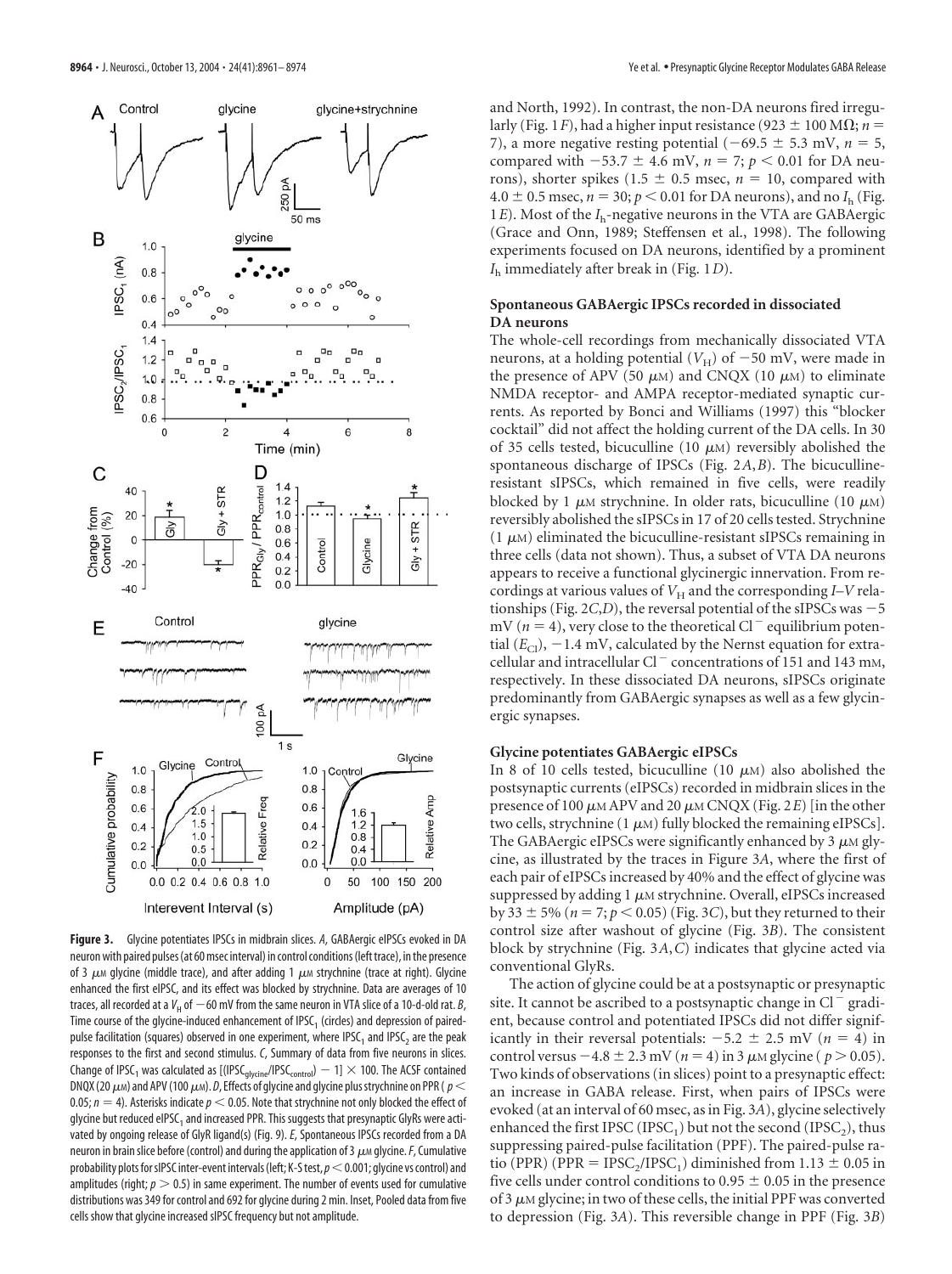

**Figure 4.** Glycine and taurine act at a presynaptic locus: data from nerve-bouton preparations. *A*, GABAergic sIPSCs recorded before, during, and after the application of 1  $\mu$ *m* glycine; some accelerated traces are shown. *B*, Time course of glycine-induced enhancement of sIPSC frequency (*A*, top trace).*C*, For same data, cumulative probability plots of sIPSC interevent intervals (left; K-S test,  $p$   $\leq$  0.001) and amplitudes (right;  $p$   $>$  0.5, glycine vs control). The number of events used for cumulative distributions was 240 for control and 610 for glycine during 1 min. *D*, Relative frequency and amplitude of sIPSCs as function of glycine concentration; before pooling (*n* 4 – 6), all data were normalized to the values obtained in the absence of glycine.*E*, Traces of sIPSCs obtained in the absence and presence of 30  $\mu$ *M* taurine. F, Time course of changes in sIPSC frequency (in 1 cell): note that the frequency was raised by 30 and 100  $\mu$  taurine, but sIPSCs were eliminated by 1 mm taurine.  $G$ , For same data, cumulative probability plots of sIPSC interevent intervals (left; K-S test,  $p$  < 0.001) and amplitudes (right;  $p$  > 0.5, taurine vs control). The number of events used for cumulative distributions was 254 for control and 638 for taurine during 1 min. H, Relative frequency and amplitude of sIPSCs as function of taurine concentration ( $n = 3-5$ ; \*\* $p < 0.01$ ).

was prevented by strychnine (Fig. 3*A*,*D*). Manipulations that increase transmitter release generally result in a shift of PPF toward depression (Mennerick and Zorumski, 1995; Salin et al., 1996; Bonci and Williams, 1997). According to these results, glycine enhances the probability of synaptic GABA release, presumably by depolarizing the GABAergic terminals. This suggests that the glycine reversal potential is relatively positive for these termi-

nals as it is for postsynaptic neurons  $(-29)$ mV for intact cells at this stage of development) (Ye, 2000).

## **Glycine and taurine raise the frequency of sIPSCs**

A second set of observations also indicated a presynaptic site of glycine action. In slices,  $3 \mu M$  glycine sharply increased the frequency of sIPSCs (Fig. 3*E*) but did not significantly change their amplitude. The increase in sIPSC frequency (by  $85 \pm 5\%$ ;  $p <$ 0.01;  $n = 5$ ) is further illustrated in Figure 3*F*, left, by the leftward shift of cumulative plots of the distribution of intervals between successive sIPSCs and the accompanying histogram. The corresponding plots in Figure 3*F*, right, illustrate the lack of change in amplitude (14  $\pm$  8%; *p* > 0.05; *n* = 5). Similar results were obtained from mechanically isolated VTA cells:  $1 \mu M$  glycine raised the sIPSC frequency by  $68 \pm 8\%$  ( $p < 0.01; n =$ 4), but their amplitude was unaltered (11  $\pm$ 6%;  $p > 0.05$ ;  $n = 4$ ) (Fig. 4*A–C*). The histograms in Figure 4*D* summarize the concentration dependence of the action of glycine: 1 and 3  $\mu$ M glycine raised the sIPSC frequency to  $168 \pm 8$  and  $189 \pm 8\%$  of control, respectively (in both cases,  $n = 4$  and  $p < 0.01$ ), without any change in amplitude. In most cells, such concentrations of glycine induced minimal or no postsynaptic current (Figs. 4*A*, 5*A*, 6*Aa*, 8*Ca*, 10*D*). At 10 μ<sub>M</sub>, glycine evoked a small postsynaptic current but no further increase in sIPSC frequency (to  $179 \pm 13\%$  of control;  $n = 6$ ). With even higher concentrations of glycine (30  $\mu$ M and above), the large postsynaptic  $Cl^-$  conductance increase shunted the sIPSCs.

In the presence of strychnine (0.5  $\mu$ M), glycine (1 $\mu$ M) was much less effective: the frequency of sIPSCs rose by only  $15 \pm 5\%$ (cf.  $60 \pm 6\%$  in control tests on the same cells;  $p < 0.05$ ;  $n = 3$ ). This was probably not caused by a run-down of the action of glycine; after strychnine washout, glycine again markedly increased the frequency of sIPSCs (data not shown). Bicuculline (10  $\mu$ <sub>M</sub>) eliminated all sIPSCs both in the absence and presence of glycine (data not shown), confirming that the observed sIP-SCs were indeed GABAergic. Similar results were obtained from six other neurons. Together, these results suggest that glycine, acting via GlyRs on or near GABAergic terminals, enhances the prob-

ability of spontaneous GABA release.

Taurine is a full agonist of GlyRs in many areas of the brain, including the nucleus accumbens (Jiang et al., 2004) and VTA (Wang and Ye, 2003). As therefore expected, low concentrations of taurine (10–100  $\mu$ M) sharply raised the frequency of sIPSCs (30  $\mu$ M taurine to 195  $\pm$  5% of control;  $n = 5$ ;  $p < 0.01$ ) without affecting their amplitude (which remained at 105  $\pm$  5% of con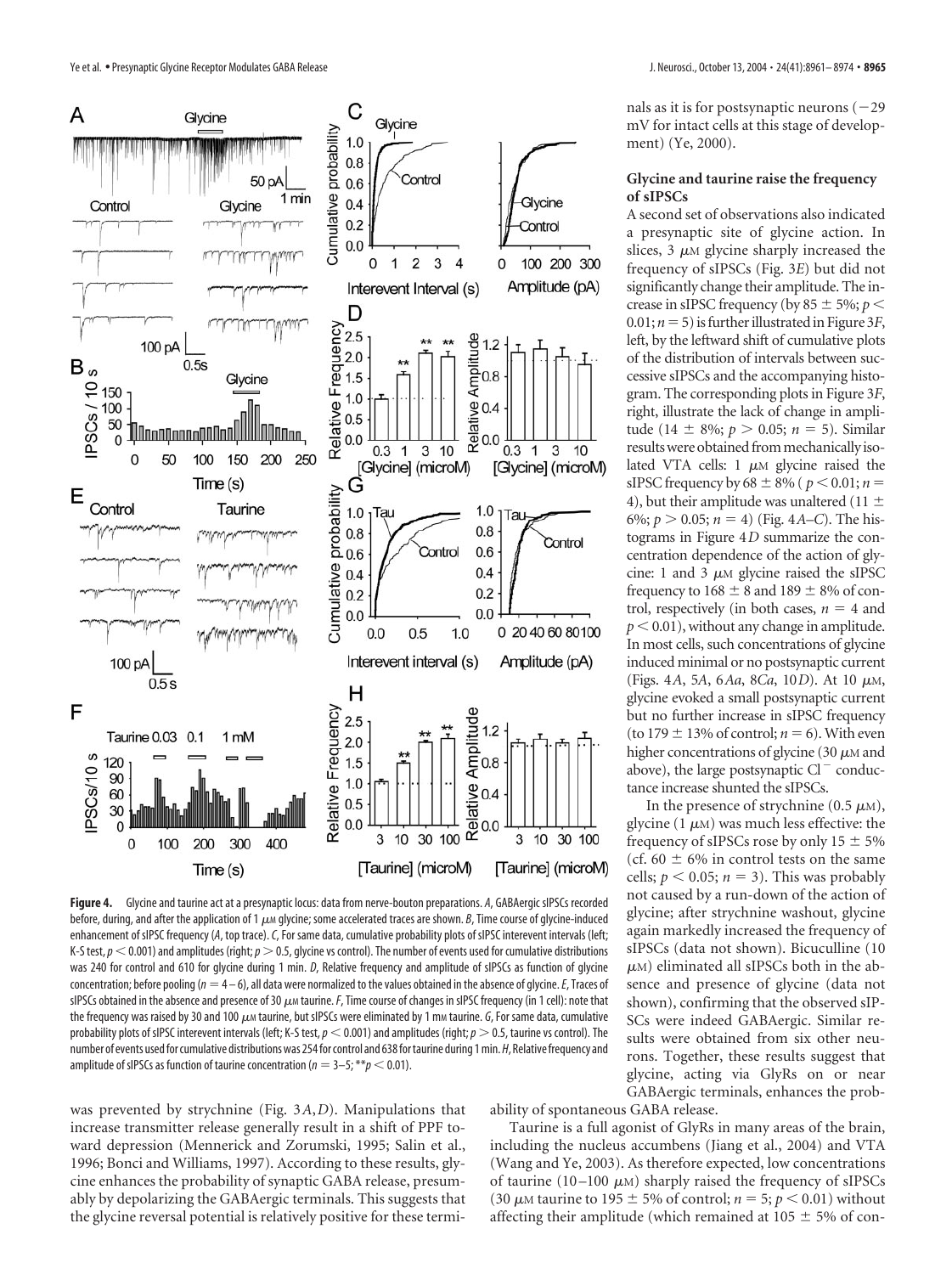trol;  $n = 5$ ;  $p = 0.62$ ) (Fig. 4*E*–*G*), but 100  $\mu$ M taurine evoked a small postsynaptic current, no significant further increase in frequency (211  $\pm$  10 of control; *n* = 3; *p* < 0.01), and no change in amplitude (Fig. 4*F*,*H*). With even higher concentrations of taurine (300  $\mu$ M and above), a large postsynaptic current shunted the sIPSCs (data not shown). The effect of taurine was blocked by strychnine (mean sIPSC frequency,  $4.6 \text{ sec}^{-1}$  in control,  $4.9 \text{ sec}^{-1}$  in  $30 \mu M$  taurine plus 0.5  $\mu$ M strychnine; *n* =  $3; p = 0.3$  (data not shown). These results confirm the glycinomimetic properties of taurine in the VTA. They are of more than secondary significance because taurine is both present in the brain and released in large amounts in the early postnatal period and therefore could be a major agonist at GlyRs during this phase of development (see Discussion).

### **Glycine acts in a TTX- and Ca <sup>2</sup>-sensitive manner**

We next investigated whether TTXsensitive Na<sup> $+$ </sup> channels are involved in the glycine-induced facilitation of sIPSCs (Jeong et al., 2003). In five of eight nervebouton preparations, TTX (300 nM) sharply decreased sIPSC frequency to 41  $\pm$ 3% of control (from 6.2  $\pm$  1.5 to 2.7  $\pm$  0.3 sec<sup>-1</sup>;  $n = 5$ ;  $p < 0.01$ ) and moderately reduced the amplitude to 75  $\pm$  8% of control (from  $26 \pm 5$  to  $20 \pm 1$  pA;  $p < 0.05$ ) (Fig. 5*A*, *Ba*,*b*). In these five cells, the mIP-SCs remaining in the presence of TTX were quite insensitive to  $3 \mu M$  glycine, which had no significant effect on either their frequency (to  $105 \pm 25\%$  of control;  $p > 0.5; n = 5$ ) or their amplitude (to 95  $\pm$ 8% of control;  $p > 0.5$ ) (Fig. 5*Cc*,*d*). The sIPSCs and the potentiation by glycine soon returned after washout of TTX (Fig. 5*A*,*Bd*,*D*). Nevertheless, in the other three isolated cells, glycine elicited a similar  $\sim$ 40% increase in IPSC frequency in the absence and presence of 300 nm TTX; the changes were  $2.2-3.1$  sec<sup>-1</sup> before and

1.9 – 2.6 sec<sup>-1</sup> (K-S test;  $p < 0.0001$ ) after the application of TTX. These results suggest that in many terminals, the  $Cl^-$  effluxmediated depolarizing action is too weak to initiate GABA release without the assistance of TTX-sensitive Na $^+$  channels in partial agreement with recent findings in the spinal cord (Jeong et al., 2003).

To determine whether the action of glycine requires  $Ca^{2+}$ influx, we first reduced extracellular  $[Ca^{2+}]$ . In nerve-bouton preparations kept in external solution containing 1.0 mm  $\lbrack Ca^{2+}\rbrack$ (instead of the standard 2.0 mM), sIPSC frequency was reduced to  $49 \pm 4.8\%$  of control ( $n = 4$ ;  $p < 0.01$ ), and in Ca<sup>2+</sup>-free external solution, sIPSCs virtually disappeared (to  $6.5 \pm 5.5\%$ ;  $n = 3$ ) (Fig. 6*Ab*,*B*). Any remaining IPSCs are likely to be mIPSCs, which are typically insensitive to external  $Ca^{2+}$  (Liley, 1956; Thompson et al., 1993; Druzin et al., 2002). In the absence of



**Figure5.** Inmany isolated cells,miniature IPSCswere insensitiveto glycine.*A*,GABAergicsIPSCsrecordedfrom a nerve-bouton preparation before, during, and after applications of TTX (300 nm) and glycine (3  $\mu$ m). *B*, The IPSCs are shown in greater detail in several expanded traces (from *A*, at times indicated by *a– d*). *C*, Cumulative probability plots confirm that TTX sharply reduced sIPSC frequency (*a*; K-S test,  $p < 0.001$ ) and amplitude (*b*; K-S test,  $p < 0.001$ ) and suppressed the usual glycine-induced increase in frequency (*c*). The number of events used for cumulative distributions was 518 for control, 250 for TTX, and 262 for TTX plus glycine during 2 min. Insets are normalized mean values ( $\pm$  SEM;  $n = 3$ –5) of IPSC frequency and amplitude in the presence of TTX and glycine; they do not include data from three cells in which glycine had a clear effect even in the presence of TTX (see Results). *D*, Time course of changes in sIPSC frequency induced by three applications of glycine, the first in the presence of TTX. All

data were from the same cell, except those in the insets in *C*.

Ca<sup>2+</sup>, glycine (3  $\mu$ M) failed to increase significantly the frequency of the few remaining sIPSCs, which stayed at 120  $\pm$  8% of the Ca<sup>2+</sup>-free control value ( $n = 3$ ;  $p = 0.5$ ) (Fig. 6*Ab*,*B*). When  $Cd^{2+}$  (50  $\mu$ M), a nonselective blocker of voltage-dependent Ca<sup>2+</sup> channels, was applied to the isolated neurons, all of the larger sIPSCs disappeared (Fig. 6*Ac*). The remaining sIPSCs had amplitudes of 8.2  $\pm$  0.7 pA ( $n = 3$ ), and their frequency was reduced to 4.3  $\pm$  4.5% of control (*n* = 5; *p* < 0.01) (Fig. 6*B*). In the continued presence of  $Cd^{2+}$ , glycine did not change the frequency  $(96.3 \pm 5.2\%; n = 4; p = 0.4)$  (Fig. 6*Ac*,*B*). Judging by these results, the ongoing generation of sIPSCs in isolated cells is primarily dependent on the activation of both  $Na<sup>+</sup>$  and  $Ca<sup>2+</sup>$ channels.

In slices, 100  $\mu$ M Cd<sup>2+</sup> reduced the amplitude of sIPSCs by 61%, from 95.9  $\pm$  2.2 to 37.5  $\pm$  1.6 pA, and their frequency by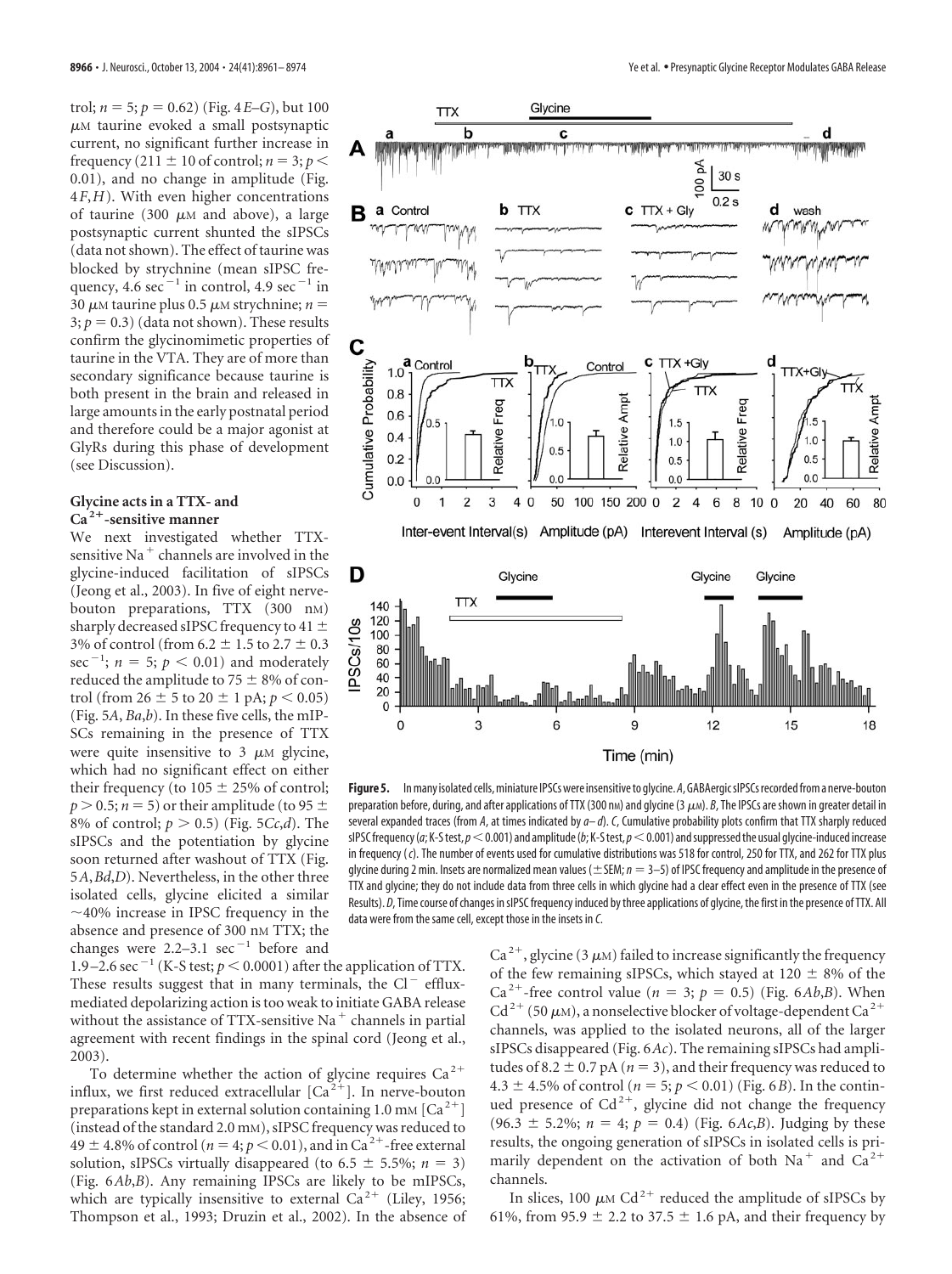

**Figure 6.** The action of glycine involves  $Ca^{2+}$  channels: data from DA neurons in nervebouton preparations (*A*, *B*) and slices (*C*, *D*). *A*, GABAergic sIPSCs recorded from an isolated neuron before, during, and after the application of 3  $\mu$  glycine in standard medium (*a*), Ca<sup>2+</sup>-free solution (*b*), and the presence of 50  $\mu$ <sub>M</sub> Cd<sup>2+</sup> (*c*). Horizontal bars indicate applications of glycine, Ca<sup>2+</sup>-free medium, and Cd<sup>2+</sup>. Note that the presence of Cd<sup>2+</sup> and lack of Ca<sup>2+</sup> suppress most sIPSCs. Bottom, Several traces illustrate sIPSCs from trace Ac on expanded time scale and at higher gain. *B*, Pooled data (means  $\pm$  SEM;  $n=3-5$ ) show minimal effects of glycine on sIPSC frequency (left) and amplitude (right) in medium containing no Ca<sup>2+</sup> or 50  $\mu$ M  $Cd<sup>2+</sup>$ . These data were normalized to the values recorded in standard medium (with 2 m<sub>M</sub> Ca<sup>2+</sup>). *C*, sIPSCs recorded in midbrain slice in standard ACSF (left), in the presence of 100  $\mu$  M Cd<sup>2+</sup> (center), and in 100  $\mu$  M Cd<sup>2+</sup> plus 3  $\mu$  M glycine (right). The number of events used for cumulative distributions was 212 for  $Cd^{2+}$  and 230 for glycine during 3 min. *D*, Cumulative probability plots of data from the same cell. Pooled data inset in *D* (means  $\pm$  SEM; *n* = 3) show minimal effects of glycine on sIPSC frequency (left) and amplitude (right) in presence of 100 Cd<sup>2+</sup> or 100  $\mu$  M Cd<sup>2+</sup> plus 3  $\mu$  M glycine. These data were normalized to the values recorded in 100  $\mu$ m Cd<sup>2+</sup>.

65%, from 21.3  $\sec^{-1}$  to 7.4  $\sec^{-1}$  (Fig. 6*C*), and also greatly reduced eIPSCs (by 95%, from 764.8  $\pm$  71.5 to 40.6  $\pm$  14.5 pA;  $n = 4$ ). Furthermore, 100  $\mu$ M Cd<sup>2+</sup> eliminated the effect of glycine on sIPSCs. In the presence of  $Cd^{2+}$ , glycine had no significant effect on the frequency (3.64  $\pm$  0.2 sec<sup>-1</sup> in glycine vs 3.99  $\pm$ 0.4 sec<sup>-1</sup> in control) or amplitude of sIPSCs (72.9  $\pm$  5.7 pA in glycine vs 76.2  $\pm$  4.7 pA in control) (Fig. 6*C*). This was also reflected in the cumulative probability histograms (Fig. 6*D*). According to pooled data from three cells, the frequency and amplitude remained at 91  $\pm$  2 and 96  $\pm$  2%, respectively ( $p > 0.5$ ) (Fig. 6*D*, insets). In six slices,  $Cd^{2+}$  eliminated the action of glycine on eIPSCs (data not shown).

# Glycine raises the Ca<sup>2+</sup> concentration ( $[Ca<sup>2+</sup>]$ ) in presynaptic **terminals**

We next measured changes of  $[Ca^{2+}]$  in presynaptic terminals of mechanically dissociated neurons using the  $Ca<sup>2+</sup>$ -sensitive dye fura-2. To eliminate potential interference by changes in postsynaptic  $[Ca^{2+}]$ , individual fura-2-loaded neurons were voltage clamped at  $-60$  mV with a pipette containing the following (in mm): 140 CsF, 1.0 MgCl<sub>2</sub>, 10 HEPES, 11 EGTA, and 2 TEA (tetraethylammonium chloride), pH 7.3 (adjusted with CsOH) and 300 mOsm. Approximately 10 min were allowed for the pipette solution to completely dialyze the postsynaptic neurons. In most cases, this eliminated or drastically reduced fura-2 fluorescence in the cell body ( $n = 45$ ) (Fig. 7*A*). A few discrete fura-2-labeled spots were clearly visible on the surface of  $\sim$ 30% of the cells, indicating the presence of presynaptic boutons (Fig. 7*B*, top left). This was confirmed by overlapping staining with FM1–43 at the end of the experiment (Fig. 7*B*, top right). Approximately 70% of neurons did not show clear fura-2-loaded spots after whole-cell dialysis, perhaps because of the lack of attached boutons, or because some boutons failed to retain fura-2.

After recording a stable baseline of 340/380 ratio images, we applied glycine (100  $\mu$ M) to the neuron. This led to a moderate but significant increase in 340/380 ratio, by 22.1  $\pm$  9.6% (*n* = 13;  $p < 0.05$ ) (Fig. 7*B*,*C*), indicating a rise in intraterminal free  $[Ca<sup>2+</sup>]$ . At a lower concentration (10  $\mu$ M), glycine elicited a smaller but significant increase of the 340/380 ratio, by 6.9  $\pm$ 2.0% ( $n = 5$ ;  $p < 0.05$ ) (data not shown). The block of these effects by strychnine (1  $\mu$ M) showed that they were mediated by conventional GlyRs (in the presence of strychnine, the 340/380 ratio changed by only 2.0  $\pm$  0.9%;  $n = 5$ ;  $p > 0.05$ ) (Fig. 7*B*,*C*). Direct membrane depolarization by 45 mm  $[K^+]$  also raised intraterminal  $\lceil Ca^{2+} \rceil$  (the 340/380 ratio increased by 24.8  $\pm$  10.7%;  $n = 9$ ;  $p < 0.05$ ) (Fig. 7*B*, *C*).

# **Involvement of N- or P/Q-type Ca<sup>2+</sup> channels in glycine-induced increase of intraterminal [Ca <sup>2</sup>]**

A key step in neurotransmitter release is the entry of  $Ca^{2+}$  into the presynaptic terminal, predominantly via N- and P/Q-type  $Ca^{2+}$  channels (Reid et al., 2003). To determine whether these channels were involved, we applied glycine in the presence of ω-conotoxin MVIIA. At a high concentration (e.g., 3  $\mu$ M), this toxin nonspecifically blocks L-, N-, and P/Q-type  $Ca^{2+}$  channels (Feng et al., 2003). As shown in Figure 7,  $B$  and  $C$ ,  $3 \mu M$  $\omega$ -conotoxin MVIIA sharply reduced the rise in  $\left[{\rm Ca}^{2+}\right]_i$  elicited by glycine (the 340/380 ratio increased by only  $3.5 \pm 1.3\%$ ;  $n = 6$ ;  $p > 0.05$ ). In contrast, the L-type Ca<sup>2+</sup> channel blocker nimodipine (5  $\mu$ M) was ineffective (glycine increased the 340/380 ratio by 19.8  $\pm$  5.7%; *n* = 3; *p* < 0.05).

These data strongly suggest that activation of N- and/or P/Qtype  $Ca^{2+}$  channels and subsequent  $Ca^{2+}$  entry are primarily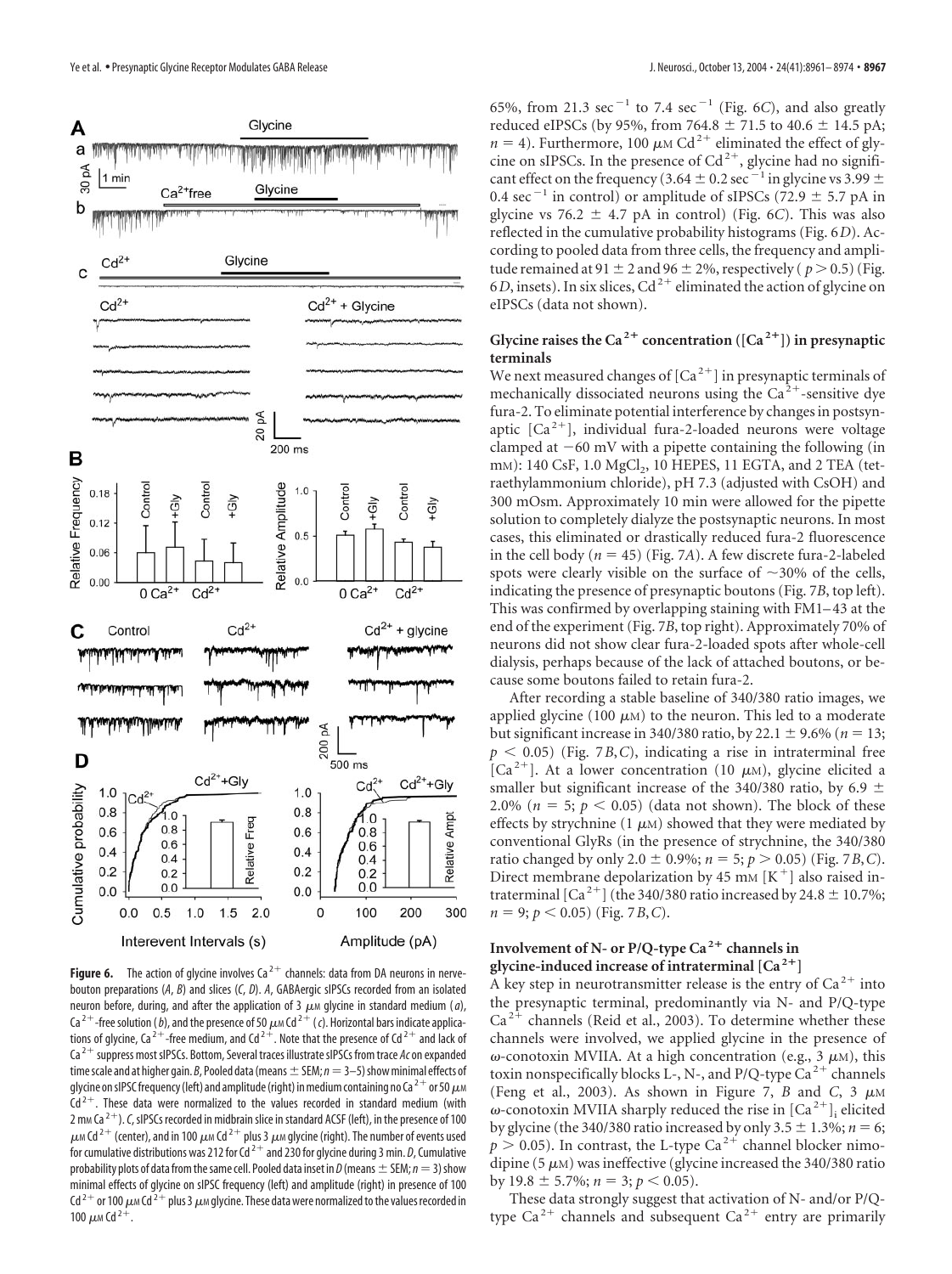responsible for the glycine-induced increase in transmitter release.

## **The presynaptic GlyRs are tonically activated**

Tonic activation of neurotransmitter receptors in brain slices has been demonstrated for both  $GABA_A$  receptors (Lo-Turco et al., 1995; Brickley et al., 1996; Yeung et al., 2003; Semyanov et al., 2004) and GlyRs (Flint et al., 1998). We have evidence that GlyRs on VTA DA neurons are also tonically activated. In slices,  $1 \mu M$ strychnine reduced the amplitude of eIPSCs to 88  $\pm$  2% (*n* = 5; *p* < 0.05) of control and thus increased PPF from 13  $\pm$ 3 to 30  $\pm$  4% ( $p < 0.05$ ;  $n = 5$ ) (Fig. 8*A*,*B*). Furthermore, strychnine lowered the frequency of sIPSCs in nerve-bouton preparations by  $40 \pm 5\%$  ( $n = 4; p < 0.01$ ) without affecting their amplitude (this remained at 98  $\pm$  8% of control;  $p = 0.9$ ) (Fig. 8*C*–*F*). The reduction in mean frequency was also reflected in the cumulative frequency distributions, shifting that of sIPSC interevent intervals to the right without affecting the distribution of sIPSC amplitudes. As illustrated in Figure 8*C*, 10  $\mu$ M bicuculline eliminated all sIPSCs, so glycinergic IPSCs could not have contributed to the sIPSCs suppressed by strychnine. In three other isolated cells, strychnine (0.1–1  $\mu$ M) induced a small outward current and lowered both the frequency and the amplitude of the sIPSCs (data not shown).

Comparable results were obtained in slices kept at 33°C, where glycine uptake is more active. Initially, PPF was absent (8  $\pm$ 10%, where percentage of PPF is  $100[(IPSC<sub>2</sub>/IPSC<sub>1</sub>) - 1]$ , but when strychnine (1  $\mu$ M) was applied, PPF became clear (25  $\pm$  9%; *p* < 0.05; *n* = 3). Moreover, at 33°C, strychnine  $(1 \mu M)$  reduced the frequency of sIPSCs from 4.5  $\pm$ 0.8 sec<sup> $-1$ </sup> to 2.8  $\pm$  0.5 sec<sup> $-1$ </sup> (  $p < 0.05; n =$ 3). All data are most readily explained by a tonic glycinergic action of ongoing glycine/taurine release that facilitates GABAergic transmission via presynaptic GlyRs.

# **In VTA from mature rats, the**

**presynaptic action of glycine is reversed** Our findings in neurons from young rats indicate that the presynaptic action of glycine enhances GABAergic transmission to VTA DA neurons. As the rats mature, the action of GABA changes from excitation to inhibition (Rivera et al., 1999). Thus, the question arose whether the presynaptic modulation of GABA synapses is restricted to the postnatal period or whether a com-



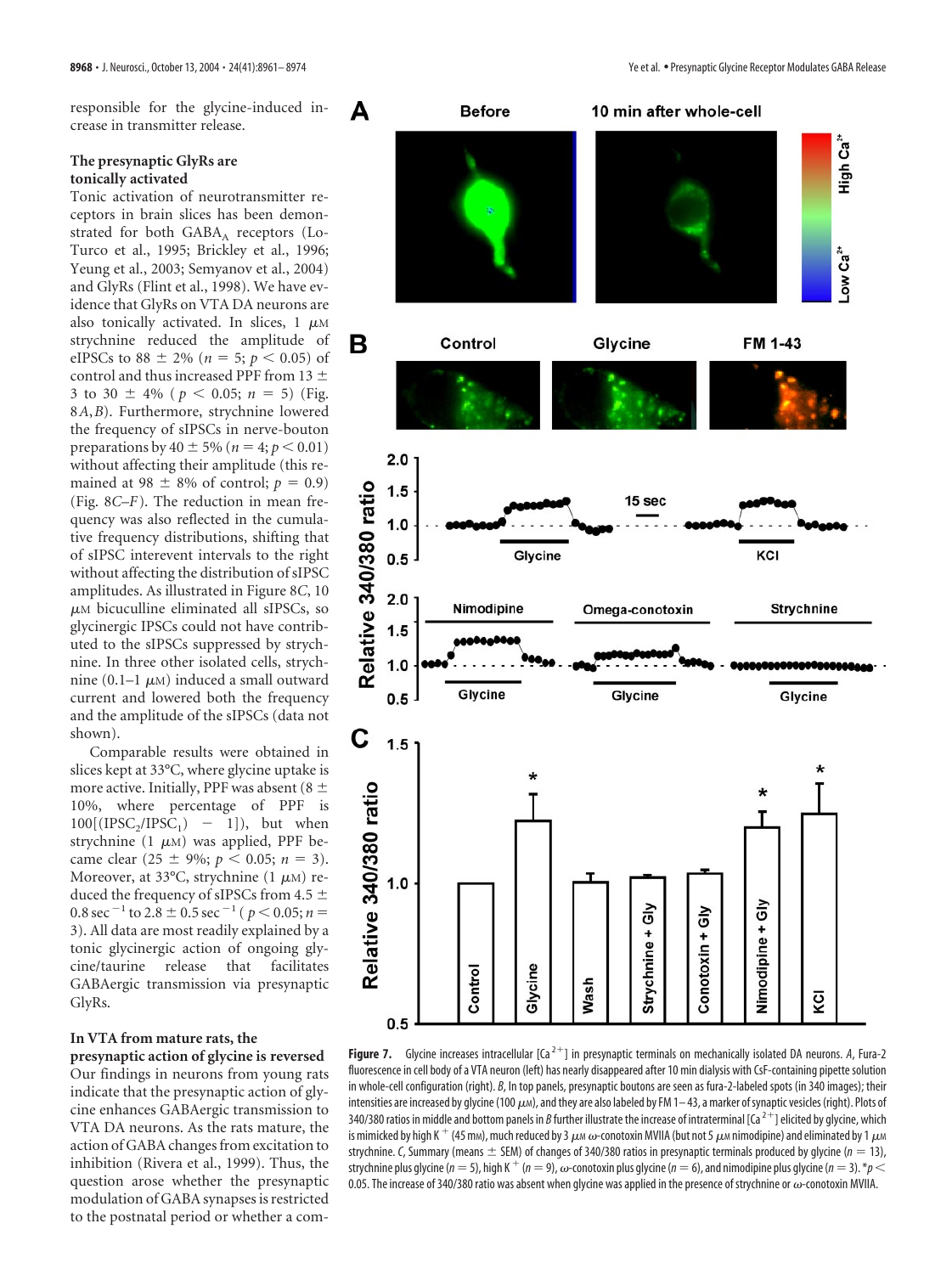

**Figure 8.** Strychnine depressesspontaneous and evoked IPSCs in VTA DA neurons from young (3- to 10-d-old) rats: data from slices (*A*, *B*) and isolated nerve-bouton preparations (*C*, *D*). *A*, Pairs of GABAergic eIPSCs elicited by paired-pulsestimulation (at 60 msec interval) in neuron in slice. By selectively depressing the first IPSC (eIPSC1), 1  $\mu$  STR enhanced paired-pulse facilitation (illustrations are averages of 10 traces). *B*, Summary of percentage changes recorded in five neurons in slices. *C*, Frequency of sIPSCs in an isolated DA neuron was increased by 3  $\mu$ <sub>M</sub> glycine (*a*) and reduced by 0.5  $\mu$ M strychnine (*b*), and the IPSCs were eliminated by 10 μM bicuculline. Time calibration in *C* indicates 30 sec for *a* and *c* and 50 sec for *b*. *D*, Time course of STR-induced depression of sIPSC frequency in *C*.*E*, For the same data, cumulative probability plots of sIPSC interevent intervals (left; K-S test,  $p < 0.0001$ ) and current amplitudes (right; K-S test,  $p = 0.95$ , STR vs control). The number of events used for cumulative distributions was 240 for control and 610 for glycine during 1 min. *F*, Mean percentage changes ( $\pm$ SEM) produced by 0.5  $\mu$ M strychnine in four isolated neurons confirm significant reduction in IPSC frequency (left) but not amplitude (right).

parable glycinergic process operates in mature animals. We therefore recorded from DA neurons of slices from 3- to 4-weekold rats, in which synaptic function is no longer immature (Ben-Ari, 2001). In these cells, GABAergic IPSCs were also under a tonic glycinergic influence, as demonstrated by the consistent effects of strychnine, but they were in the opposite direction from those seen in neurons from immature rats: strychnine  $(1 \mu M)$ increased eIPSCs and converted paired-pulse facilitation to depression (Fig. 9A). Overall, eIPSCs increased by 38  $\pm$  10% ( $n = 4$ ;  $p < 0.05$ ) (Fig. 10*F*), and the paired-pulse ratio was reduced from 1.18  $\pm$  0.11 to 0.87  $\pm$  0.12 ( $p < 0.05$ ;  $n = 4$ ) (Fig. 9*B*). In mechanically isolated cells, strychnine raised sIPSC frequency (by 150  $\pm$  15% of control;  $n = 4$ ;  $p < 0.01$ ) without affecting their amplitude (98  $\pm$  8% of control;  $p = 0.9$ ) (Fig. 9*C–F*). The increase in mean frequency was also reflected in the cumulative frequency distributions, shifting that of sIPSC interevent intervals to the left (Fig. 9*E*) without affecting the distribution of sIPSC amplitudes (Fig. 9*F*).

The reversed effect of glycine is illustrated in Figure 10. When tested on paired IPSCs (evoked at an interval of 60 msec), glycine selectively inhibited the first IPSC (eIPSC<sub>1</sub>) but not the second (eIPSC<sub>2</sub>), thus enhancing PPF. Overall, eIPSC<sub>1</sub> was reduced by 39  $\pm$  9% ( $p < 0.01$ ;  $n = 6$ ) (Fig. 10*F*) and the percentage of PPF rose from  $11 \pm 1\%$  in control tests to  $82 \pm 12\%$  in the presence of 3  $\mu$ M glycine ( $p < 0.01$ ;  $n = 6$ ) (Fig. 10*B*). This reversible change in PPF was prevented by strychnine (data not shown). Also in

slices,  $3 \mu M$  glycine sharply reduced the frequency of sIPSCs (Fig. 10*C*) but did not significantly change their amplitude. Similar results were obtained from mechanically isolated VTA cells (Fig.  $10D$ *, E*): 2  $\mu$ M glycine reduced the sIPSC frequency by  $40 \pm 6\%$  ( $p < 0.01$ ;  $n = 5$ ), but their amplitude was unaltered (13  $\pm$  9%; *p* = 0.07;  $n = 5$ ). The histograms in Figure 10*E* summarize the concentration dependence of the action of glycine: 1 and 3  $\mu$ M glycine suppressed the sIPSC frequency by  $20 \pm 7$ and 45  $\pm$  4% of control, respectively (in both cases,  $n = 4$ ), without significant change in amplitude. Such concentrations of glycine induced no or minimal postsynaptic currents (Fig.  $10D$ ). At 10  $\mu$ M, glycine evoked a small postsynaptic current but no further decrease in sIPSC frequency (to 48  $\pm$  7% of control; *n* = 6). With even higher concentrations of glycine (30  $\mu$ M) and above), a large postsynaptic current shunted the sIPSCs (data not shown). Bicuculline (10  $\mu$ M) eliminated all sIPSCs (Fig. 10*C*) both in the absence and presence of glycine, confirming that the observed sIPSCs were indeed GABAergic.

These data confirm the presence of GlyRs on GABAergic terminals on DA neurons of the mature VTA. In marked contrast to the situation in very young rats, in these older preparations (at 22–30 d of age), GABAergic IPSCs are depressed by glycine and enhanced by strychnine. These results suggest that glycine tends to hyperpolarize the GABAergic terminals, presumably as a result of a developmental

change in the reversal potential for the action of glycine (perhaps even more pronounced than that observed postsynaptically) (Ye, 2000). The clear effects of strychnine indicate that both in immature and mature VTA, GABAergic transmission is tonically modulated by the release of some endogenous GlyR ligand(s).

#### **By modulating GABAergic transmission, glycine enhances the firing of DA neurons from both young and older rats**

From the data presented so far, one would predict that the glycine-mediated presynaptic modulation of GABA release should have an overall excitatory effect on the DA cells. To test this hypothesis, we applied glycine  $(1-100 \mu)$  to spontaneously firing DA neurons in brain slices:  $3 \mu$ M glycine accelerated the firing of the majority (7 of 10) of such cells, but higher concentrations of glycine ( $\geq$ 30  $\mu$ M) inhibited firing, presumably because of the shunting effect of postsynaptic GlyR activation and  $Na<sup>+</sup>$  current inactivation. In Figure 11A, which illustrates cell firing in a slice from a very young (8-d-old) rat, one can see that the ongoing discharge, recorded in the presence of glutamate antagonists, was accelerated by glycine and depressed by BIC and STR, both of which also suppressed the effect of glycine. Similar data from six cells in slices from young rats, summarized in Figure 11*B*, confirm that the glycine-induced changes in firing were indeed mediated by conventional GlyRs on GABAergic neurons and/or terminals. The fact that bicuculline, applied alone, reduced spontaneous firing is in keeping with many previous re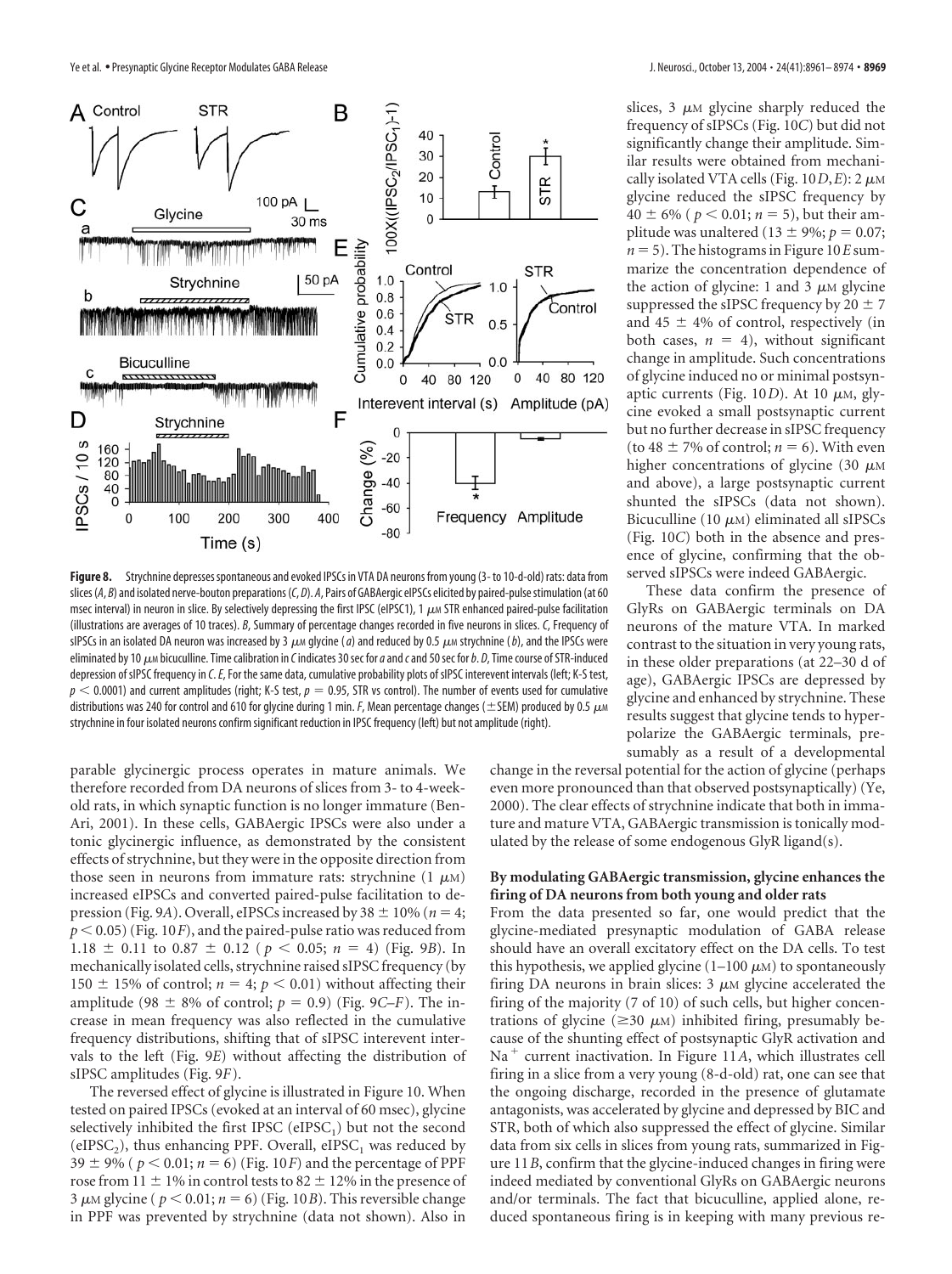ports that activation of GABA<sub>A</sub> receptors  $(GABA<sub>A</sub>Rs)$  excites immature neurons. By facilitating GABAergic excitation, ongoing release of glycine and/or taurine plays a substantial role in the mechanism of the spontaneous discharge of DA neurons.

Similar tests on slices from older rats (22–30 d of age) are illustrated in Figure 11, *C* and *D*. As expected, in these slices, the action of bicuculline was reversed, being excitatory (disinhibitory), as is normally the case in mature preparations. In contrast,  $3 \mu M$  glycine was excitatory, as in the slices from young rats, and this effect was much masked when glycine was applied in the presence of bicuculline. Only at a much higher concentration (20  $\mu$ M) did glycine cause inhibition, presumably via the postsynaptic GlyRs. The results of such tests on four neurons in adult slices are summarized in Figure 11*D*. In keeping with our findings on IPSCs, these data confirm that strychnine-sensitive presynaptic GlyRs also modulate GABAergic transmission in mature slices. However, because the actions of both glycine and GABA are reversed, and now glycine reduces inhibition of the DA cells, the net result is facilitation of firing, as in the young preparations. The major occlusion of the effect of glycine by bicuculline indicates that this facilitation operates mainly via changes in GABAergic activity.

## **Discussion**

In DA neurons of VTA from very young rats, bicuculline-sensitive IPSCs are facilitated by glycine and taurine at concentrations that have virtually no postsynaptic action. This strychnine-sensitive facilitation (seen both in midbrain slices and in

mechanically isolated cells) is manifested by larger electrically evoked IPSCs and more frequent spontaneous IPSCs. In keeping with a presynaptic site of glycinergic action, paired-pulse facilitation of IPSCs is reduced, and  $Ca^{2+}$  imaging shows that glycine enhances  $[Ca^{2+}]$  in synaptic boutons on DA neurons. These effects of glycine are much reduced by tetrodotoxin,  $Cd^{2+}$ , or lack of Ca<sup>2+</sup>, indicating a major role of voltage-dependent Na<sup>+</sup> and  $Ca<sup>2+</sup>$  channels. As strychnine depresses both spontaneous and evoked IPSCs, GABAergic transmission is tonically facilitated by ongoing release of an endogenous glycine agonist. In contrast, in VTA from older rats (22–30 d of age), the tonic presynaptic glycinergic action depresses GABAergic inhibition. Hence, the overall effect of the presynaptic action of glycine is to promote firing of most DA cells both in very young and in more mature rats.

## **Functional presynaptic GlyRs**

In the mature VTA, intrinsic GABAergic neurons inhibit DA neurons via GABA<sub>A</sub> receptors (Johnson and North, 1992; Xi and Stein, 1998) and also project to various brain regions involved in behavioral reward (Semba and Fibiger, 1992; Van Bockstaele and Pickel, 1995). In agreement with previous electrophysiological data (Bonci and Williams, 1997), we observed numerous



**Figure 9.** Strychnine enhancesspontaneous and evoked IPSCs in VTA DA neurons from 22-to 30-d-oldrats: data fromslices(*A*, *B*) and isolated nerve-bouton preparations (*C–F*). *A*, eIPSCs elicited in midbrain slice (from a 27-d-old rat) by paired-pulse stimulation before, during, and after bath application of 1  $\mu$ M strychnine. Each trace represents the average of 20 trials. *B*, Summary of data from four neurons (in slices) treated as in *A* (\**p* < 0.05). *C*, In a nerve-bouton preparation, in the presence of TTX, spontaneous discharge of mIPSCs is much accelerated by 0.5  $\mu$  strychnine. *D*, Time course of changes in mIPSC frequency during the application of strychnine (for data shown in *C*). *E*, *F*, For the same data, cumulative probability plots of mIPSC interevent interval (K-S test,  $p < 0.0001$ ; strychnine vs control) and current amplitude (*F*; K-S test,  $p = 0.95$ ). The number of events in cumulative distributions was 209 for control and 625 for strychnine during 3 min. The insets show the mean ( $\pm$ SEM) percentage changes in frequency and amplitude produced by 0.1 and 0.5  $\mu$ *m* strychnine in four isolated neurons (\*\* $p$  < 0.01).

bicuculline-sensitive IPSCs in DA neurons from both very young and older rats.

Functional GlyRs are known to be present on most VTA neurons (Ye et al., 1998). The current results show that there are also presynaptic GlyRs, which modulate GABAergic activity. A high density of presynaptic GlyRs may account for the fact that low concentrations ( $\leq$ 3  $\mu$ M) of glycine alter sIPSC frequency without eliciting significant postsynaptic responses. An alternative explanation may be their greater sensitivity to glycine, probably because of a different subtype composition. According to expression studies,  $\alpha$ -homomeric GlyRs may be more sensitive than  $\alpha\beta$ -heteromeric GlyRs (Bormann et al., 1993; Handford et al., 1996). Differential presynaptic and postsynaptic actions of picrotoxin indicate different properties of presynaptic and postsynaptic GlyRs in the spinal cord (Jeong et al., 2003).

A great variety of agents can modulate transmitter release through different cellular mechanisms (MacDermott et al., 1999). A given transmitter, acting on the same receptors, can have opposite actions at different sites. For example, in the spinal cord, GABAARs mediate the well known presynaptic inhibition at the primary sensory relay (Eccles et al., 1963), but they facilitate transmission at some glycinergic synapses (Jang et al., 2002), al-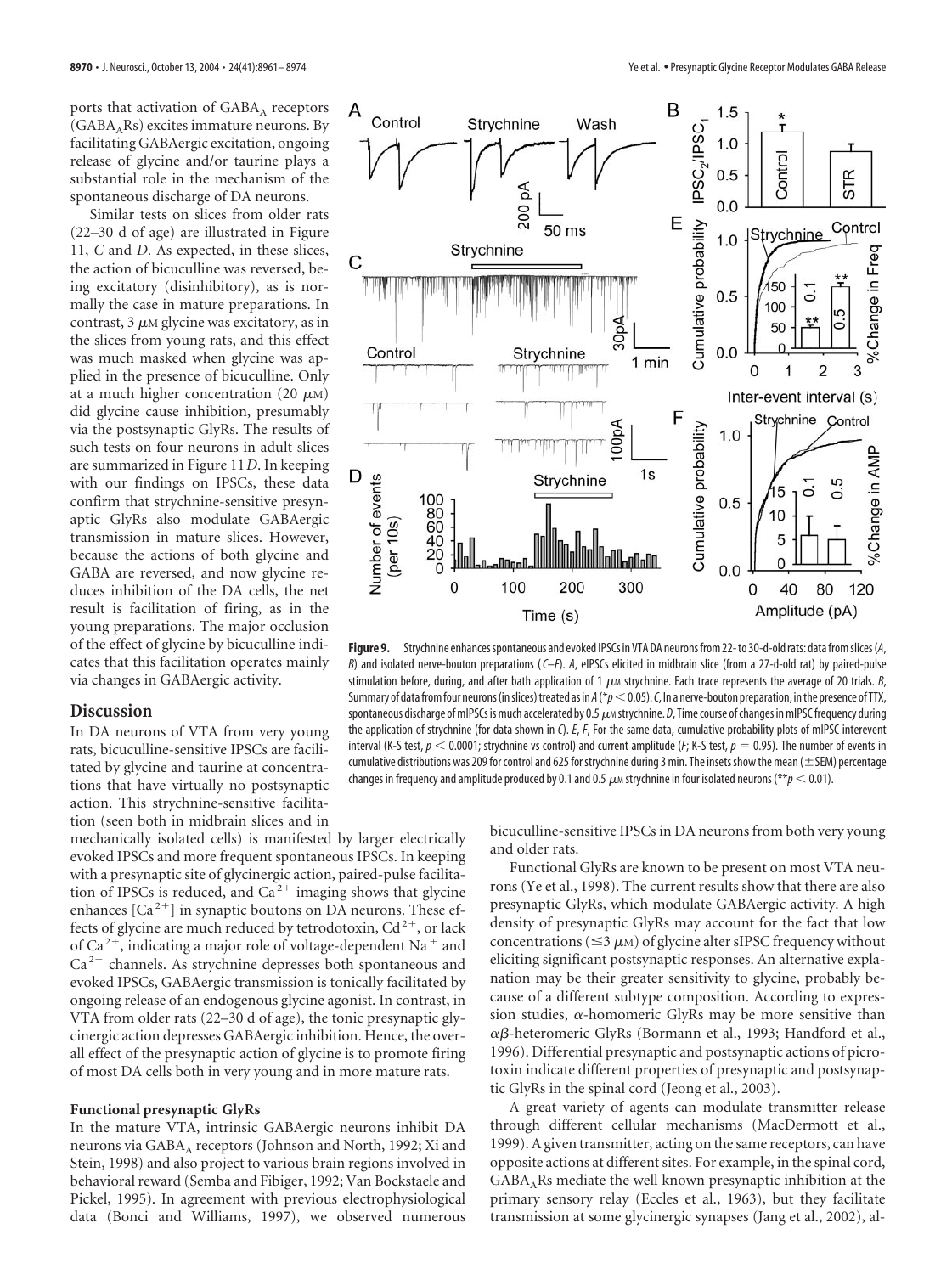

Figure 10. Glycine depresses spontaneous and evoked IPSCs in VTA DA neurons from 22- to 30-d-old rats: data are from slices ( *A–C*) and isolated nerve-bouton preparations (*D*, *E*). *A*, GABAergic eIPSCs obtained in response to paired-pulse stimulation (at 60 msec interval) in control conditions ( $Aa$ ) and in the presence of 10  $\mu$ <sub>M</sub> glycine ( $Ab$ ). Glycine diminished the first IPSC and increased paired-pulse facilitation. Traces are averages of 10; all were recorded from the same DA neuron at a  $V_{\rm h}$  of  $-70$  mV. *B*, Summary of data from six neurons treated as in *A*  $(**p<0.01)$ . C, sIPSCs recorded in a slice before and during the application of 10  $\mu$ M bicuculline or 2 μ*M* glycine. *D*, sIPSCs recorded from a nerve-bouton preparation before, during, and after the application of 2  $\mu$  glycine. For clarity, the sIPSCs were truncated; traces below (*a*, *b*) are parts of trace in *D* (as indicated) on an expanded time scale. *E*, Percentage change in mean frequency and amplitude of sIPSCs induced by 1, 3, and 10  $\mu$ <sub>M</sub> glycine ( $n = 5$ ). Percentage change was calculated as 100  $\times$  [(IPSC<sub>glycine</sub>/IPSC<sub>control</sub>)  $-$  1], where IPSC<sub>glycine</sub> and IPSC<sub>control</sub> are the frequency or amplitude of the spontaneous IPSCs recorded in the presence and absence of glycine. Throughout, the ACSF contained DNQX (20  $\mu$ M) and APV (100  $\mu$ M) to minimize indirect effects mediated by glutamatergic synapses. *F*, Summary of effects of strychnine and glycine on IPSCs recorded in older neurons ( $n = 4$  and 6; \*\* $p < 0.01$ ).

though at both sites, GABA causes depolarization. The overall effect presumably depends on the balance between synaptic facilitation by the rise in intra-axonal [Na<sup>+</sup>] and [Ca<sup>2+</sup>] and depression of  $Ca^{2+}$  influx by excessive depolarization and inward current inactivation (Thompson et al., 1993; Wu and Saggau, 1997; Zucker and Regehr, 2002).

The presynaptic actions of glycine are equally unpredictable. Although strychnine-sensitive GlyRs inhibit vasopressin release from supraoptic terminals (Hussy et al., 2001), they facilitate synaptic transmission in the pons and the cerebellar cortex (Turecek and Trussell, 2001; Kawa, 2003). Even in the VTA, in preparations from older rats (at 22–30 d of age), endogenous glycine (and/or taurine) inhibits GABAergic transmission. Clearly, one cannot predict on the basis of simple analogy how presynaptic modulation operates at different synapses or at different stages of development.

### **Mechanism and site of presynaptic action of glycine**

Because of an outward  $\tilde{C}1^-$  gradient, glycine, like GABA (Mueller et al., 1984; Cherubini et al., 1991), has a depolarizing and excitatory postsynaptic action in newborn rats, notably in the VTA (Ye, 2000). A similar outward  $Cl^-$  gradient mediates the GlyR-dependent terminal depolarization observed in a pontine nucleus (Turecek and Trussell, 2001). We presume that the pre-



**Figure 11.** Glycine enhances rate of firing of VTA DA neurons in slices from both young and older rats. Recordings were throughout in the presence of APV (100  $\mu$ M) and DNQX (20  $\mu$ M) to minimize indirect effects mediated by glutamatergicsynapses. *A*, Ongoing discharge of VTA DA neuron in midbrain slice from an 8-d-old rat recorded in the loose-patch cell-attached configuration at 33°C. DA neurons were identified by their inhibitory response to the application of dopamine (data not shown). Increased firing elicited by low concentration of glycine (3  $\mu$ M) was suppressed by BIC (10  $\mu$ m). Both STR (1  $\mu$ m) and bicuculline attenuated the ongoing discharge. *B*, Mean changes ( $\pm$  SEM) in firing rate observed in six neurons. For this and for *D*, data were collected for 60 sec; in paired *t* tests, each neuron served as its own control. *C*, Ongoing discharge of a VTA DA neuron in midbrain slice from a 30-d-old rat was suppressed by high concentration of glycine (20  $\mu$ m) and clearly enhanced by low concentration of glycine (3  $\mu$ m). Bicuculline (10  $\mu$ <sub>M</sub>) causes similar excitation, which masks the effect of glycine. *D*, Summary of the effects of 3  $\mu$  glycine and other agents observed in four neurons from older rats. Note that although bicuculline effects are reversed in older rats, glycine causes a similar facilitation of firing in slices from very young and more mature rats. For the paired *t* tests, each neuron served as its own control ( $p < 0.05$ ). In each test, data were collected for 60 sec.

synaptic facilitation of IPSCs observed in preparations from young rats is also initiated by Cl<sup>-</sup> efflux from GABAergic axons, and that a maturational reversal of the Cl $^-$  gradient accounts for the reversed glycinergic effect seen in adult preparations. In contrast to primary sensory axons in the mature spinal cord, where  $Cl^{-}$  transport maintains the outward  $Cl^{-}$  gradient that generates depolarizing dorsal root potentials, in these GABAergic axons,  $Cl^{-}$  transport maintains an inward  $Cl^{-}$  gradient.

Judging by the inconstant effects of TTX, the precise location of presynaptic GlyRs may vary between different sites. Thus, TTX abolished the comparable facilitation of glycinergic IPSCs in spinal nerve-bouton preparations (Jeong et al., 2003) and EPSCs in cerebellar slices (Kawa, 2003) but only half-suppressed the facilitation of glycinergic IPSCs recorded in the same cells. As proposed by Kawa (2003), different distributions of GlyRs between terminal and preterminal sites probably account for this variability. In the immature VTA, glycine appears to act at a preterminal site of many axons, and TTX-sensitive Na<sup> $+$ </sup> currents are needed to conduct the initial signal to the terminal where it activates the voltage-dependent Ca<sup> $2+$ </sup> influx that triggers GABA release, in keeping with the observed suppression of sIPSPs by  $Cd^{2+}$ .

In general agreement with the electrophysiological findings,  $Ca<sup>2+</sup>$ -imaging experiments provided more direct evidence that glycine can generate  $\left[Ca^{2+}\right]$  influx. After differential loading with fura-2, clear spots can be seen on the edge or surface of DA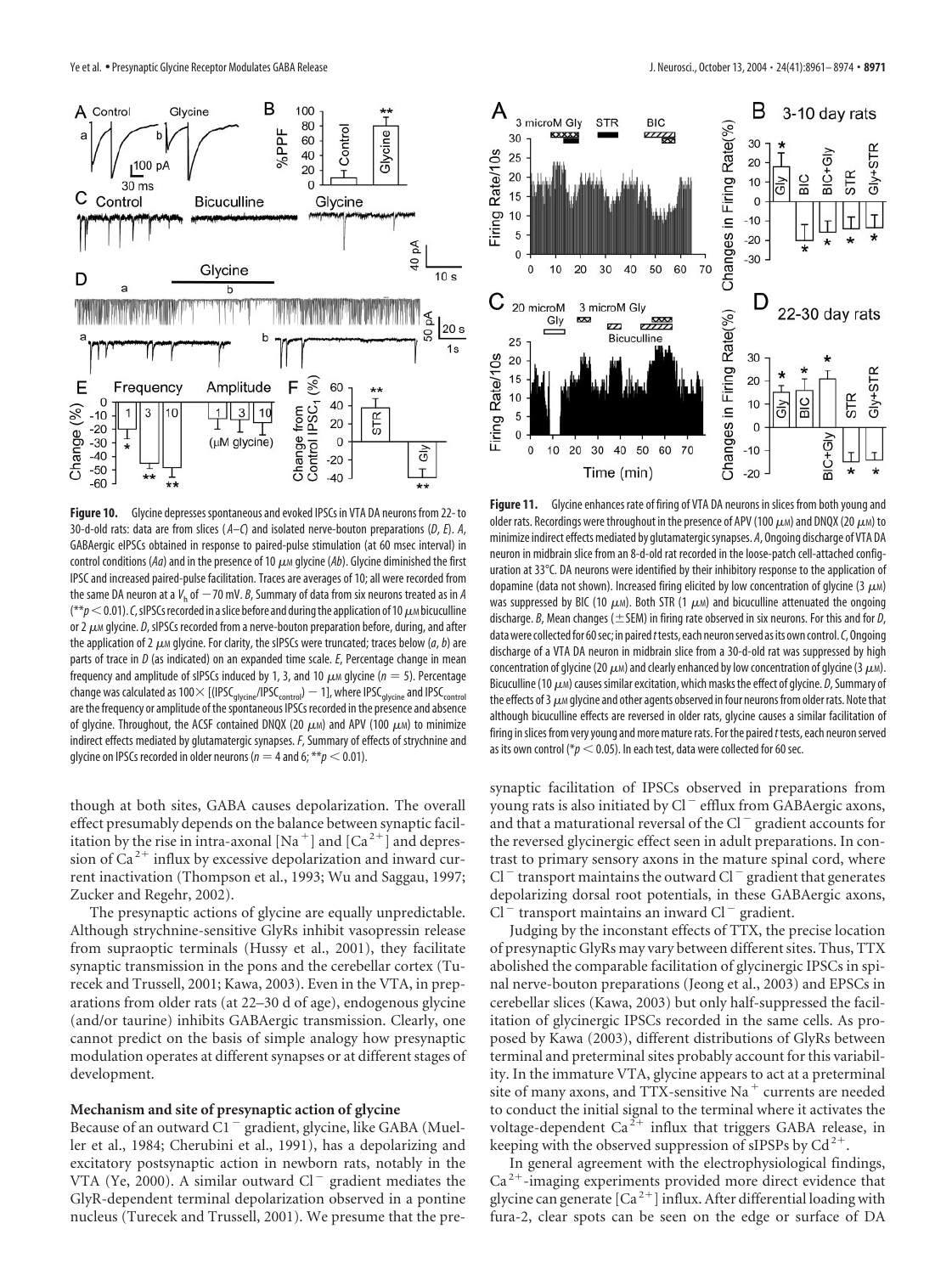neurons corresponding to presynaptic terminals, as confirmed by overlapping staining with the presynaptic marker FM1–43 (Cochilla et al., 1999; Akaike and Moorhouse, 2003). The fura-2 signals of such spots were enhanced by glycine. The selective suppression of this effect by  $\omega$ -conotoxin MVIIA, but not nimodipine, indicated the predominant involvement of N- and P/Q-type Ca<sup>2+</sup> channels, in general agreement with the findings of Rhee et al. (1999) on IPSCs in nerve-bouton preparations from Meynert neurons. In the medial nucleus of the trapezoid body, Turecek and Trussell (2001) found that depolarization raised intraterminal  $\left[Ca^{2+}\right]$ , but a glycine-induced increase of intraterminal  $\lceil Ca^{2+} \rceil$  has not been demonstrated.

### **Tonic glycine or taurine release influences GABAergic synapses**

A tonic release of some endogenous  $GABA_AR$  agonist regulates the excitability of hippocampal neurons (Yeung et al., 2003). At pontine calyx synapses, glycine spills over to adjacent synapses and facilitates glutamate release (Turecek and Trussell, 2001). During repetitive stimulation of spinal glycinergic synapses, glycine spillover facilitates glycine release via autoreceptors (Jeong et al., 2003). In our experiments on VTA, strychnine revealed an ongoing glycinergic modulation of GABAergic IPSCs. Note that the tonic glycinergic tone was also observed in slices kept at 33°C, where glycine uptake mechanisms are expected to be more active, making it more likely to be relevant for the VTA *in vivo*.

Because the VTA contains relatively few glycine-immunoreactive elements (Rampon et al., 1996), some other glycine agonist(s) may account for much of the observed glycinergic tone. Taurine is known to be a glycine agonist in the VTA (Wang and Ye, 2003). It is abundant throughout the brain (Jacobsen and Smith, 1968; Madsen et al., 1987; Huxtable, 1992; Dahchour et al., 1996), especially in newborn animals (Sturman, 1993). Whether released from adjacent neurons, fibers, or glia, as in the neurohypophysis where taurine release from glia mediates osmoregulation via vasopressin release (Hussy et al., 2001), taurine could be an important endogenous ligand for the presynaptic GlyRs in VTA.

The glycinergic tone differs remarkably between DA neurons from very young (3–10 d of age) and older (22–30 d of age) rats; in the former, GABAergic IPSCs are facilitated and in the latter, they are inhibited. Although the glycinergic presynaptic action is reversed with maturation, the overall consequence for DA neuronal activity does not change. In the early postnatal period, the glycinergic tone reinforces GABAergic excitation; after maturation, which is accompanied by a reversal of action of GABA from excitation to inhibition, the glycinergic tone is disinhibitory. In both cases, the excitability of DA neurons is enhanced.

#### **Significance of glycinergic facilitation in the newborn**

In the early postnatal period when other transmitters are not yet operative (Gaiarsa et al., 2002) and neuronal and synaptic growth and maturation are driven mainly by GABA-induced  $Ca^{2+}$  influx (Reichling et al., 1994; Ben-Ari, 2001), the ongoing facilitation of GABA release could have a significant impact on orderly development. The consequences are likely to be serious if the glycinergic action is potentiated by ethanol (Aguayo and Pancetti, 1994; Eggers et al., 2000; Ye et al., 2001), especially during the perinatal period (Sturman, 1993) when taurine release is exceptionally high and, moreover, is increased by ethanol (Dahchour et al., 1996; Olive, 2002). A well known result of maternal ethanol addiction is the "fetal alcohol syndrome," associated with brain malformation and mental retardation (Clarren and Smith, 1978; Mattson et al., 2001). Blockage of  $GABA_A$  receptors in the VTA

reduces ethanol consumption (Nowak et al., 1998). Hence, in the adult, glycinergic inhibition of GABA release may act as a brake on addictive behavior.

## **References**

- Aguayo LG, Pancetti FC (1994) Ethanol modulation of the gammaaminobutyric acidA- and glycine-activated Cl-current in cultured mouse neurons. J Pharmacol Exp Ther 270:61–69.
- Akaike N, Moorhouse AJ (2003) (2003) Techniques: applications of the nerve-bouton preparation in neuropharmacology. Trends Pharmacol Sci  $24:44 - 47.$
- Barry P (1996) Axoscope junction potential calculator. Axobits 18:3–4.
- Ben-Ari Y (2001) Developing networks play a similar melody. Trends Neurosci 24:353–360.
- Ben-Ari Y, Khazipov R, Leinekugel X, Caillard O, Gaiarsa JL (1997) GABAA, NMDA and AMPA receptors: a developmentally regulated "ménage à trois." Trends Neurosci 20:523-529.
- Betz H (1991) Glycine receptors: heterogeneous and widespread in the mammalian brain. Trends Neurosci 14:458 –461.
- Bonci A, Malenka RC (1999) Properties and plasticity of excitatory synapses on dopaminergic and GABAergic cells in the ventral tegmental area. J Neurosci 19:3723–3730.
- Bonci A, Williams JT (1997) Increased probability of GABA release during withdrawal from morphine. J Neurosci 17:796 –803.
- Bormann J, Rundstrom N, Betz H, Langosch D (1993) Residues within transmembrane segment M2 determine chloride conductance of glycine receptor homo- and hetero-oligomers. EMBO J 12:3729 –3737.
- Brickley SG, Cull-Candy SG, Farrant M (1996) Development of a tonic form of synaptic inhibition in rat cerebellar granule cells resulting from persistent activation of GABAA receptors. J Physiol (Lond) 497:753–759.
- Brodie MS, Pesold C, Appel SB (1999) Ethanol directly excites dopaminergic ventral tegmental area reward neurons. Alcohol Clin Exp Res 23:1848 –1852.
- Carta M, Mameli M, Valenzuela CF (2004) Alcohol enhances GABAergic transmission to cerebellar granule cells via an increase in Golgi cell excitability. J Neurosci 24:3746 –3751.
- Casado M, Dieudonne S, Ascher P (2000) Presynaptic *N*-methyl-Daspartate receptors at the parallel fiber-Purkinje cell synapse. Proc Natl Acad Sci USA 97:11593–11597.
- Cherubini E, Gaiarsa JL, Ben-Ari Y (1991) GABA: an excitatory transmitter in early postnatal life. Trends Neurosci 14:515–519.
- Clarren SK, Smith DW (1978) The fetal alcohol syndrome. N Engl J Med 298:1063–1067.
- Cochilla AJ, Angleson JK, Betz WJ (1999) Monitoring secretory membrane with FM1–43 fluorescence. Annu Rev Neurosci 22:1–10.
- Dahchour A, Quertemont E, De Witte P (1996) Taurine increases in the nucleus accumbens microdialysate after acute ethanol administration to naive and chronically alcoholised rats. Brain Res 735:9 –19.
- Druzin M, Haage D, Malinina E, Johansson S (2002) Dual and opposing roles of presynaptic Ca<sup>2+</sup> influx for spontaneous GABA release from rat medial preoptic nerve terminals. J Physiol (Lond) 542:131–146.
- Eccles JC, Schmidt R, Willis WD (1963) Pharmacological studies on presynaptic inhibition. J Physiol (Lond) 168:500 –530.
- Eggers ED, O'Brien JA, Berger AJ (2000) Developmental changes in the modulation of synaptic glycine receptors by ethanol. J Neurophysiol 84:2409 –2416.
- Ehrlich I, Lohrke S, Friauf E (1999) Shift from depolarizing to hyperpolarizing glycine action in rat auditory neurones is due to age-dependent Cl-regulation. J Physiol (Lond) 520:121–137.
- Feng ZP, Doering CJ, Winkfein RJ, Beedle AM, Spafford JD, Zamponi GW (2003) Determinants of inhibition of transiently expressed voltage-gated calcium channels by omega-conotoxins GVIA and MVIIA. J Biol Chem 278:20171–20178.
- Flint AC, Liu X, Kriegstein AR (1998) Nonsynaptic glycine receptor activation during early neocortical development. Neuron 20:43–53.
- Frerking M, Nicoll RA (2000) Synaptic kainate receptors. Curr Opin Neurobiol 10:342–351.
- Gaiarsa JL, Caillard O, Ben-Ari Y (2002) Long-term plasticity at GABAergic and glycinergic synapses: mechanisms and functional significance. Trends Neurosci 25:564 –570.
- Gatto GJ, McBride WJ, Murphy JM, Lumeng L, Li TK (1994) Ethanol self-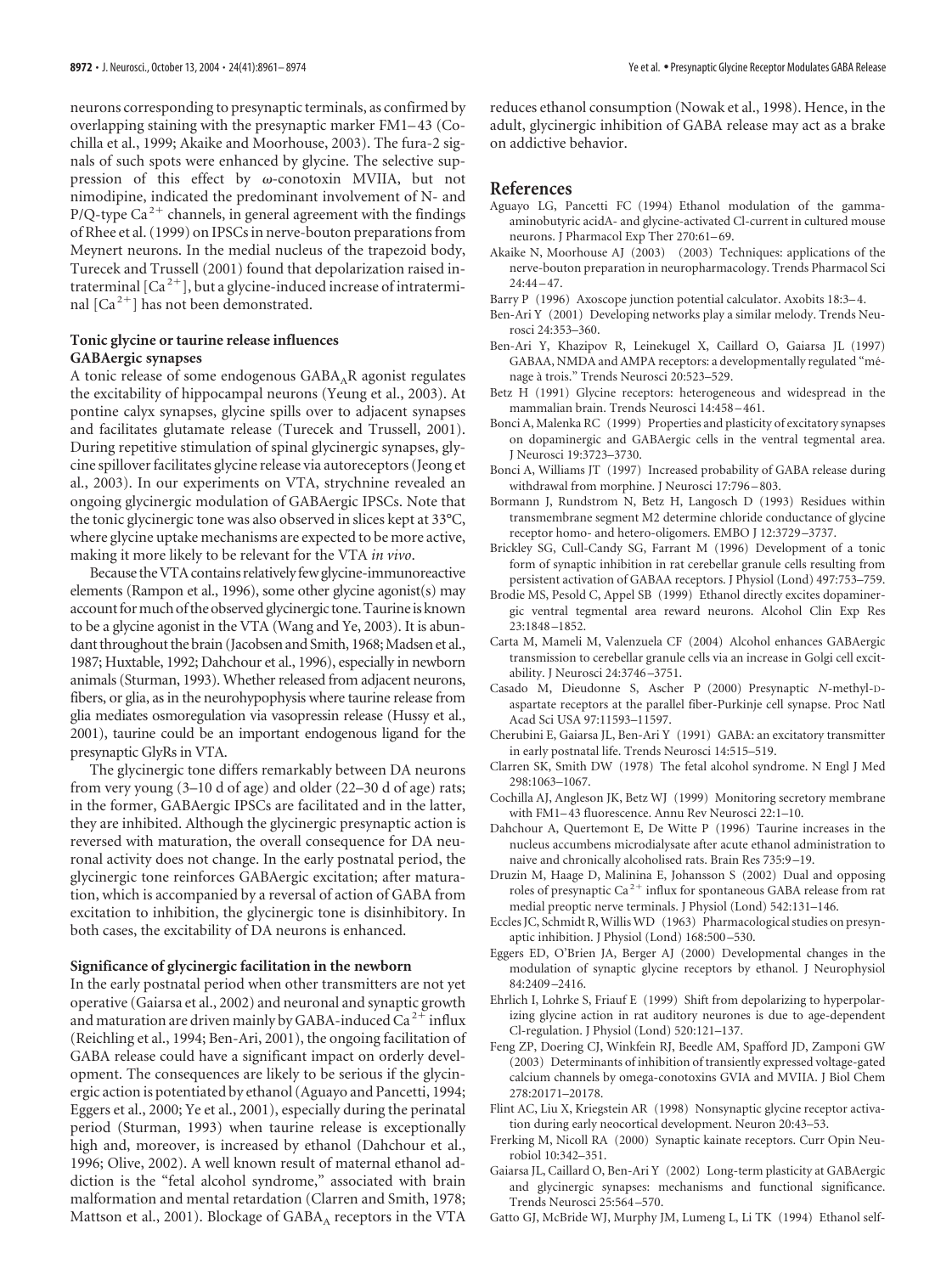infusion into the ventral tegmental area by alcohol-preferring rats. Alcohol 11:557–564.

- Grace AA (1988) *In vivo* and *in vitro* intracellular recordings from rat midbrain dopamine neurons. Ann NY Acad Sci 537:51–76.
- Grace AA, Onn SP (1989) Morphology and electrophysiological properties of immunocytochemically identified rat dopamine neurons recorded *in vitro*. J Neurosci 9:3463–3481.
- Handford CA, Lynch JW, Baker E, Webb GC, Ford JH, Sutherland GR, Schofield PR (1996) The human glycine receptor beta subunit: primary structure, functional characterisation and chromosomal localisation of the human and murine genes. Brain Res Mol Brain Res 35:211–219.
- Hussy N, Bres V, Rochette M, Duvoid A, Alonso G, Dayanithi G, Moos FC (2001) Osmoregulation of vasopressin secretion via activation of neurohypophysial nerve terminals glycine receptors by glial taurine. J Neurosci 21:7110 –7116.
- Huxtable RJ (1992) Physiological actions of taurine. Physiol Rev 72:101–163.
- Jacobsen JG, Smith LH (1968) Biochemistry and physiology of taurine and taurine derivatives. Physiol Rev 48:424 –511.
- Jang IS, Jeong HJ, Katsurabayashi S, Akaike N (2002) Functional roles of presynaptic GABA(A) receptors on glycinergic nerve terminals in the rat spinal cord. J Physiol (Lond) 541:423–434.
- Jeong HJ, Jang IS, Moorhouse AJ, Akaike N (2003) Activation of presynaptic glycine receptors facilitates glycine release from presynaptic terminals synapsing onto rat spinal sacral dorsal commissural nucleus neurons. J Physiol (Lond) 550:373–383.
- Jiang Z, Krnjević K, Wang F, Ye JH (2004) Taurine activates strychninesensitive glycine receptors in neurons freshly isolated from nucleus Accumbens of young rats. J Neurophysiol 91:247–258.
- Johnson SW, North RA (1992) Two types of neurone in the rat ventral tegmental area and their synaptic inputs. J Physiol (Lond) 450:455–468.
- Kawa K (2003) Glycine facilitates transmitter release at developing synapses: a patch clamp study from Purkinje neurons of the newborn rat. Dev Brain Res 144:57–71.
- Kilb W, Ikeda M, Uchida K, Okabe A, Fukuda A, Luhmann HJ (2002) Depolarizing glycine responses in Cajal-Retzius cells of neonatal rat cerebral cortex. Neuroscience 112:299 –307.
- Kondo S, Marty A (1998) Differential effects of noradrenaline on evoked, spontaneous and miniature IPSCs in rat cerebellar stellate cells. J Physiol (Lond) 509:233–243.
- Krnjević K (1974) Chemical nature of synaptic transmission in vertebrates. Physiol Rev 54:418 –540.
- Kuhse J, Betz H, Kirsch J (1995) The inhibitory glycine receptor: architecture, synaptic localization and molecular pathology of a postsynaptic ionchannel complex. Curr Opin Neurobiol 5:318 –323.
- Laube B, Maksay G, Schemm R, Betz H (2002) Modulation of glycine receptor function: a novel approach for therapeutic intervention at inhibitory synapses? Trends Pharmacol Sci 23:519 –527.
- Lerma J (1997) Kainate reveals its targets. Neuron 19:1155–1158.
- Liley AW (1956) The effects of presynaptic polarization on the spontaneous activity at the mammalian neuromuscular junction. J Physiol (Lond) 134:427–443.
- LoTurco JJ, Owens DF, Heath MJ, Davis MB, Kriegstein AR (1995) GABA and glutamate depolarize cortical progenitor cells and inhibit DNA synthesis. Neuron 15:1287–1298.
- MacDermott AB, Role LW, Siegelbaum SA (1999) Presynaptic ionotropic receptors and the control of transmitter release. Annu Rev Neurosci 22:443–485.
- Madsen S, Ottersen OP, Storm-Mathisen J (1987) Immunocytochemical demonstration of taurine. Adv Exp Med Biol 217:275–284.
- Mansvelder HD, Keath JR, McGehee DS (2002) Synaptic mechanisms underlie nicotine-induced excitability of brain reward areas. Neuron 33:905–919.
- Mattson SN, Schoenfeld AM, Riley EP (2001) Teratogenic effects of alcohol on brain and behavior. Alcohol Res Health 25:185–191.
- McGehee DS, Role LW (1996) Presynaptic ionotropic receptors. Curr Opin Neurobiol 6:342–349.
- Melis M, Camarini R, Ungless MA, Bonci A (2002) Long-lasting potentiation of GABAergic synapses in dopamine neurons after a single *in vivo* ethanol exposure. J Neurosci 22:2074 –2082.
- Mennerick S, Zorumski CF (1995) Paired-pulse modulation of fast excita-

tory synaptic currents in microcultures of rat hippocampal neurons. J Physiol (Lond) 488:85–101.

- Mercuri NB, Calabresi P, Bernardi G (1990) Responses of rat substantia nigra compacta neurones to L-DOPA. Br J Pharmacol 100:257–260.
- Mueller AL, Taube JS, Schwartzkroin PA (1984) Development of hyperpolarizing inhibitory postsynaptic potentials and hyperpolarizing response to gamma-aminobutyric acid in rabbit hippocampus studied *in vitro*. J Neurosci 4:860 –867.
- Nicoll RA, Malenka RC, Kauer JA (1990) Functional comparison of neurotransmitter receptor subtypes in mammalian central nervous system. Physiol Rev 70:513–565.
- Nowak KL, McBride WJ, Lumeng L, Li TK, Murphy JM (1998) Blocking GABA(A) receptors in the anterior ventral tegmental area attenuates ethanol intake of the alcohol-preferring P rat. Psychopharmacology (Berl) 139:108 –116.
- Olive MF (2002) Interactions between taurine and ethanol in the central nervous system. Amino Acids 23:345–357.
- Rampon C, Luppi PH, Fort P, Peyron C, Jouvet M (1996) Distribution of glycine-immunoreactive cell bodies and fibers in the rat brain. Neuroscience 75:737–755.
- Reichling DB, Kyrozis A, Wang J, MacDermott AB (1994) Mechanisms of GABA and glycine depolarization-induced calcium transients in rat dorsal horn neurons. J Physiol Lond 476:411–421.
- Reid CA, Bekkers JM, Clements JD (2003) Presynaptic Ca<sup>2+</sup> channels: a functional patchwork. Trends Neurosci 26:683–687.
- Rhee JS, Ishibashi H, Akaike N (1999) Calcium channels in the GABAergic presynaptic nerve terminals projecting to Meynert neurons of the rat. J Neurochem 72:800 –807.
- Rivera C, Voipio J, Payne JA, Ruusuvuori E, Lahtinen H, Lamsa K, Pirvola U, Saarma M, Kaila K (1999) The  $K^+/Cl^-$  co-transporter KCC2 renders GABA hyperpolarizing during neuronal maturation. Nature 397:251–255.
- Rodd ZA, Melendez RI, Bell RL, Kuc KA, Zhang Y, Murphy JM, McBride WJ (2004) Intracranial self-administration of ethanol within the ventral tegmental area of male Wistar rats: evidence for involvement of dopamine neurons. J Neurosci 24:1050 –1057.
- Salin PA, Malenka RC, Nicoll RA (1996) Cyclic AMP mediates a presynaptic form of LTP at cerebellar parallel fiber synapses. Neuron 16:797–803.
- Satake S, Saitow F, Yamada J, Konishi S (2000) Synaptic activation of AMPA receptors inhibits GABA release from cerebellar interneurons. Nat Neurosci 3:551–558.
- Semba K, Fibiger HC (1992) Afferent connections of the laterodorsal and the pedunculopontine tegmental nuclei in the rat: a retro- and anterograde transport and immunohistochemical study. J Comp Neurol 323:387–410.
- Semyanov A, Walker MC, Kullmann DM, Silver RA (2004) Tonically active GABA(A) receptors: modulating gain and maintaining the tone. Trends Neurosci 27:262–269.
- Steffensen SC, Svingos AL, Pickel VM, Henriksen SJ (1998) Electrophysiological characterization of GABAergic neurons in the ventral tegmental area. J Neurosci 18:8003–8015.
- Sturman JA (1993) Taurine in development. Physiol Rev 73:119 –147.
- Tepper JM, Paladini CA, Celada P (1998) GABAergic control of the firing pattern of substantia nigra dopaminergic neurons. Adv Pharmacol 42:694 –699.
- Thompson SM, Capogna M, Scanziani M (1993) Presynaptic inhibition in the hippocampus. Trends Neurosci 16:222–227.
- Turecek R, Trussell LO (2001) Presynaptic glycine receptors enhance transmitter release at a mammalian central synapse. Nature 411:587–590.
- Van Bockstaele EJ, Pickel VM (1995) GABA-containing neurons in the ventral tegmental area project to the nucleus accumbens in rat brain. Brain Res 682:215–221.
- Wang F, Ye JH (2003) Taurine activates nonsynaptic glycine receptors of dopaminergic neurons of ventral tegmental area of young rats. Soc Neurosci Abstr 29:572.2.
- Werman R, Davidoff RA, Aprison MH (1968) Inhibitory action of glycine on spinal neurons in the cat. J Neurophysiol 31:81–95.
- Wise RA (1996) Addictive drugs and brain stimulation reward. Annu Rev Neurosci 19:319 –340.
- Wu LG, Saggau P (1997) Presynaptic inhibition of elicited neurotransmitter release. Trends Neurosci 20:204 –212.
- Xi ZX, Stein EA (1998) Nucleus accumbens dopamine release modulation